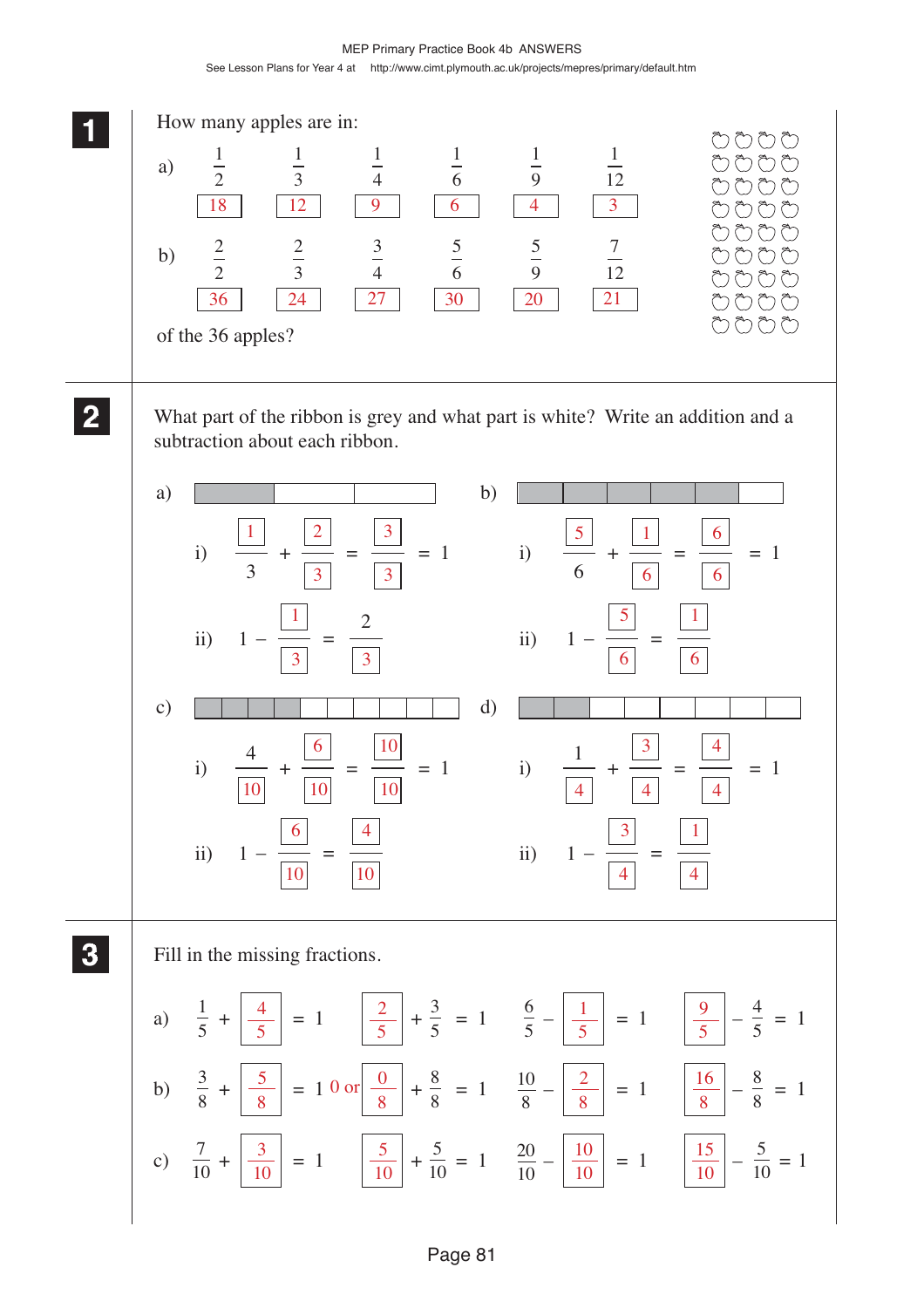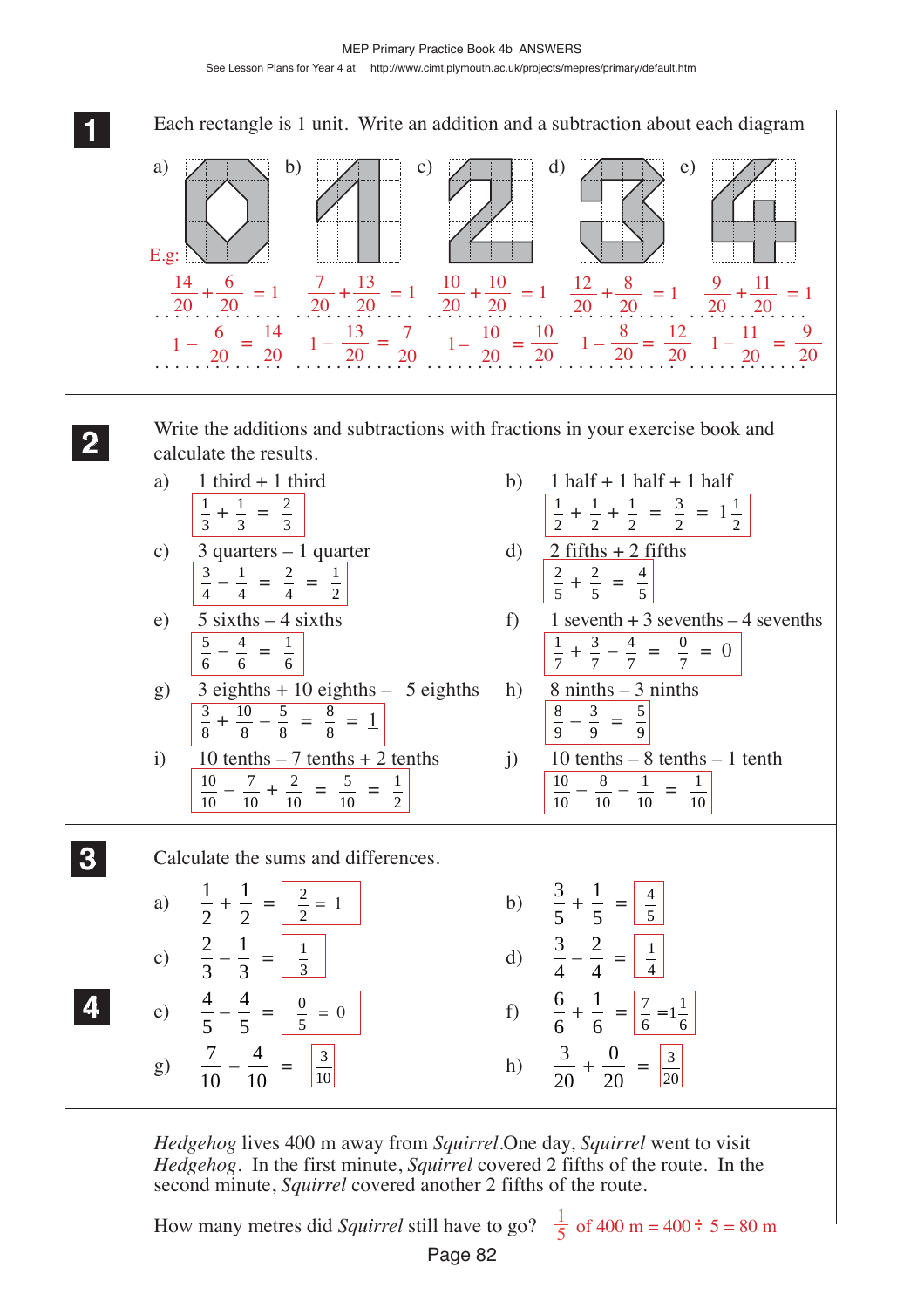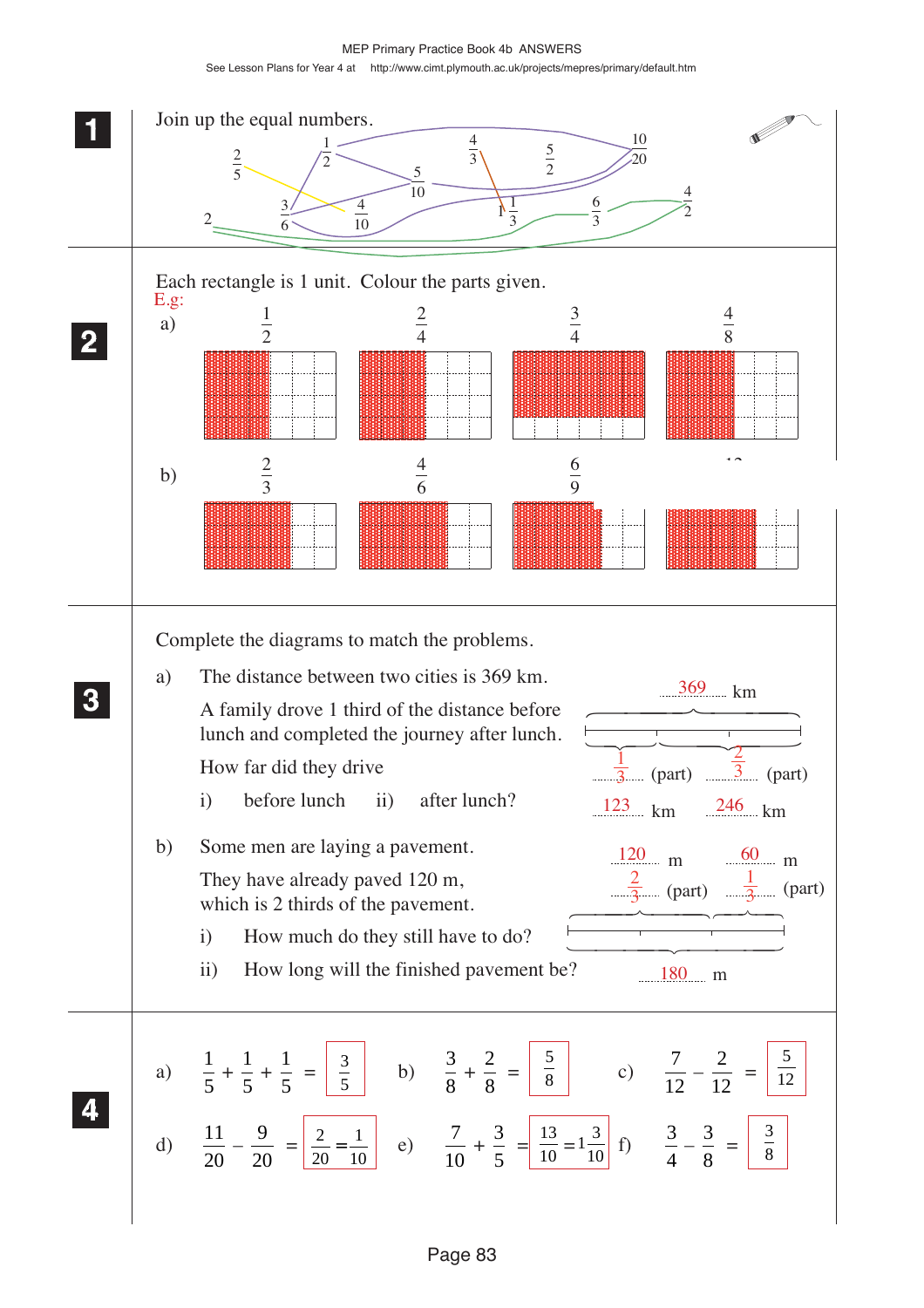Solve the problem. Do the calculations in your exercise book.

Sam has 80 fruit trees. Two eighths of them are apple trees, one quarter of them are pear trees, four sixteenths of them are cherry trees and the rest are plum trees.

- a) What kind of tree does he have most of? Sam has equal numbers of all the trees.
- Sam has 20 plum trees. ii) What fraction of all Sam's trees are they? They are  $\frac{1}{4}$  of all Sam's trees. b) i) How many plum trees does Sam have?



Work out the rule and complete the table. Write the rule in different ways.

|  |  |  |  | $a$ $\frac{3}{10}$ $\frac{1}{10}$ $\frac{8}{10}$ $\frac{5}{10}$ $0$ $0$ $\frac{6}{10}$ $2\frac{1}{10}$ $2\frac{1}{10}$ $\frac{1}{5} = \frac{2}{10}$ $\frac{27}{10}$ $\frac{4}{10}$ |  |                                                                                                                                                            |
|--|--|--|--|------------------------------------------------------------------------------------------------------------------------------------------------------------------------------------|--|------------------------------------------------------------------------------------------------------------------------------------------------------------|
|  |  |  |  |                                                                                                                                                                                    |  | b $\frac{7}{10}$ $\frac{5}{10}$ $\frac{12}{10}$ $\frac{9}{10}$ $\frac{4}{10}$ 1 $\frac{5}{20}$ $\frac{6}{10}$ $\frac{31}{10}$ $\frac{4}{5}$ $\frac{8}{10}$ |
|  |  |  |  | <i>Rule:</i> $b = a + \frac{4}{10}$ or $a = b - \frac{4}{10}$ or $b - a = \frac{4}{10}$ $(a - b = -\frac{4}{10})$                                                                  |  |                                                                                                                                                            |

 **11**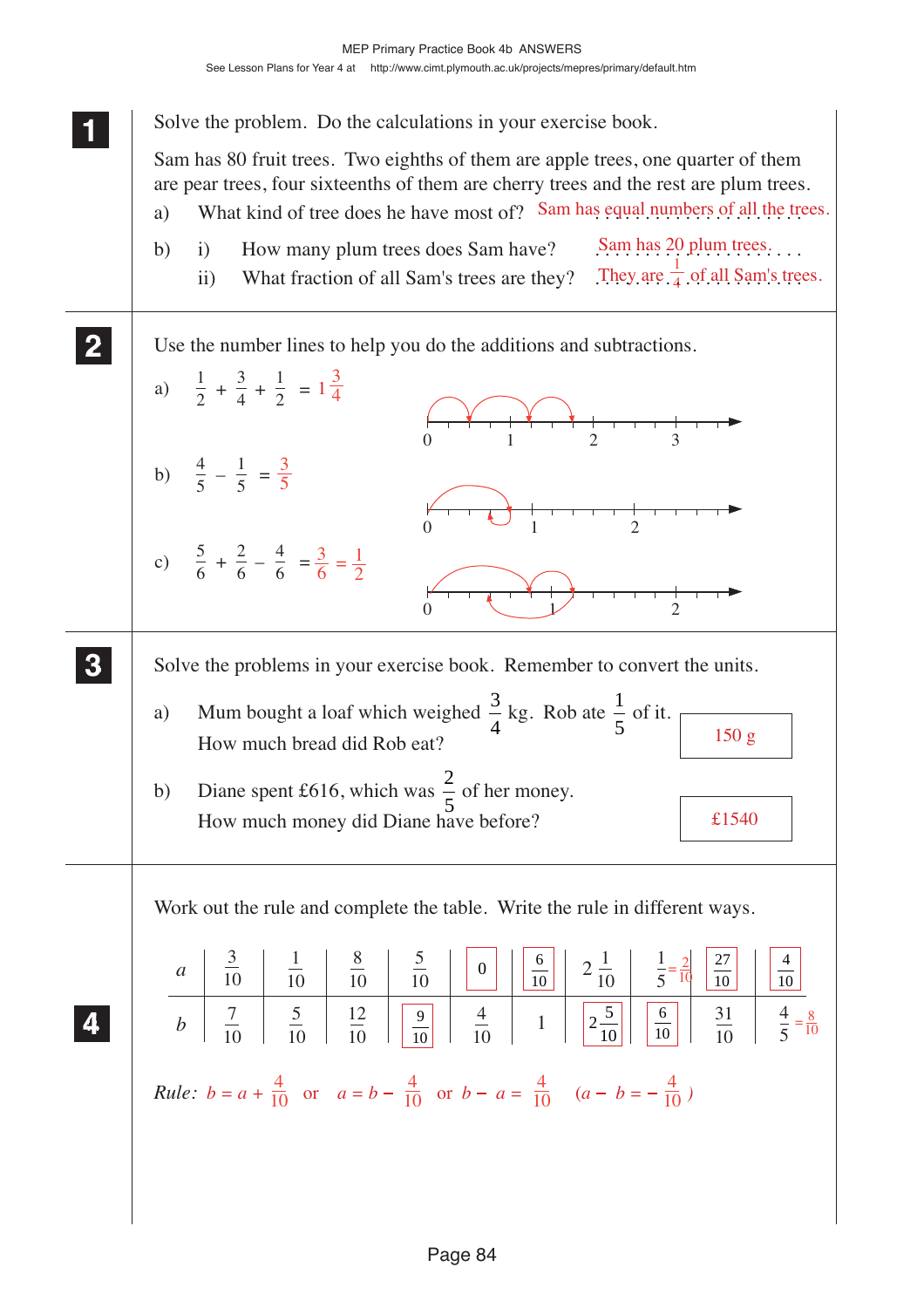**1 11** Compare the solids to the 1 unit. Complete the table. Do the additions and subtractions. a) 63 chairs + 58 chairs + 120 chairs =  $241$  chairs b) 3 quarters + 2 quarters + 1 quarter =  $1\frac{1}{2}$ c)  $4q + 7q + 11q = 22q$  d)  $\frac{3}{7}$ 7  $+\frac{2}{7}$ 7  $+\frac{4}{7}$ 7  $-\frac{5}{7}$ 7  $=\frac{4}{7}$ e)  $312$  chicks  $+ 243$  dogs  $- 250$  chicks  $+ 21$  dogs  $= 62$  chicks  $+ 264$  dogs f)  $4a + 6a + 8b - 5b = 10a + 3b$  g)  $\frac{1}{2}$ 2  $+\frac{1}{4}$ 4  $+\frac{3}{4}$ 4  $+\frac{1}{2}$ 2  $10a + 3b$  g)  $\frac{1}{2} + \frac{1}{4} + \frac{5}{4} + \frac{1}{2} = 2$ Fill in the missing fractions. Solve the problems in your exercise book. a) David ate 2 fifths of a 500 g bar of chocolate. How many grams did he eat? b) Marion spent £318, which was 2 thirds of her money. How much did she a) b) e) c)  $1 =$  $1 =$  $1 =$ d)  $\frac{16}{2} = 8$   $\frac{8}{2} = 4$   $\frac{4}{2} = 2$   $1 =$  $1 =$ **2 22 22**  $a)$  $\frac{1}{6} + \left| \frac{5}{6} \right| = 1$   $\left| \frac{1}{4} \right| + \frac{3}{4} = 1$   $\frac{4}{3} - \left| \frac{1}{3} \right| = 1$   $1 - \frac{2}{5} =$ 4 3 2 5  $b)$  $\frac{3}{7} + \left| \frac{4}{7} \right| = 1$   $\left| \frac{3}{8} \right| + \frac{5}{8} = 1$   $\frac{7}{6} - \left| \frac{1}{6} \right| = 1$   $1 - \frac{4}{9} =$ 7 6 **3 33 33 4 44 44** 16 16 8 8 4 4 2 2 6 6  $\frac{8}{16}$  = 1 2  $\frac{4}{16}$  = 1 4  $\frac{2}{16} = \frac{1}{8}$ 8  $\frac{6}{16}$  = 3 8  $\frac{16}{8}$  $\frac{16}{8}$  = 2  $1 = \frac{8}{8}$   $\frac{4}{8}$  $\frac{1}{8}$  = 1 2 2  $\frac{2}{8}$  = 1 4 6  $\frac{8}{8}$  = 3 4  $\frac{16}{4}$  = 4  $\frac{8}{4}$  $\frac{8}{4} = 2$  $\frac{2}{4}$  = 1 2  $\frac{8}{2} = 4$  $rac{4}{2}$  = 2  $1$  =  $\frac{8}{2}$  = 3  $\frac{4}{6} = \frac{2}{3}$ 3 2  $rac{2}{6}$  = 1 3 6  $\frac{6}{4} = 1\frac{2}{4}$  $\frac{4}{1}$  $= 1 \frac{1}{2}$ 2  $\frac{8}{6} = 1\frac{2}{6} = 1\frac{1}{3}$  $\frac{16}{6}$  =  $2\frac{4}{6}$  =  $2\frac{2}{3}$ 7 5 6 1 4 1 3 3 5 4 7 3 8 1 6 5 9 David ate 200 g. (= 326 animals)

Marion had £477 at first.

have at first?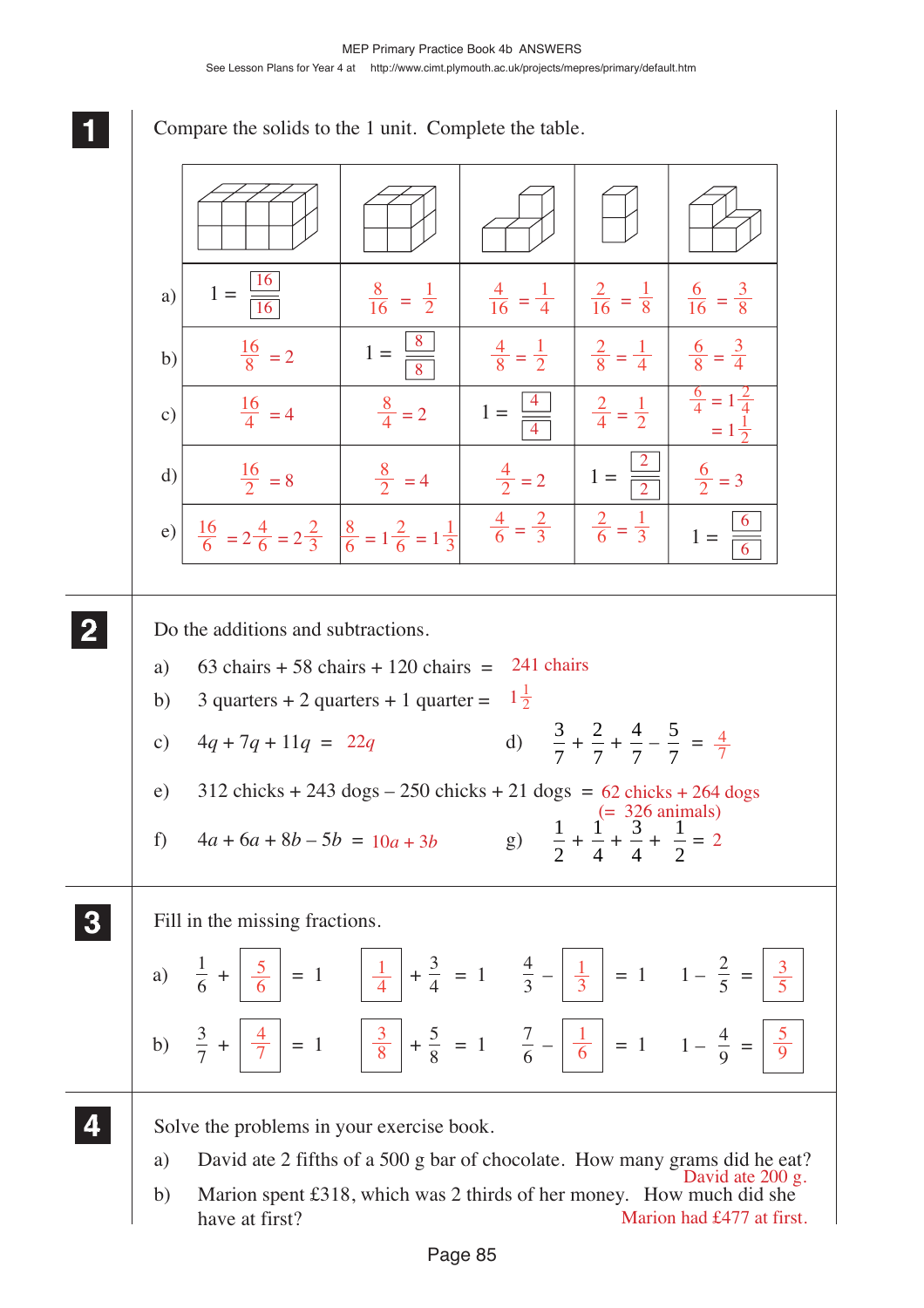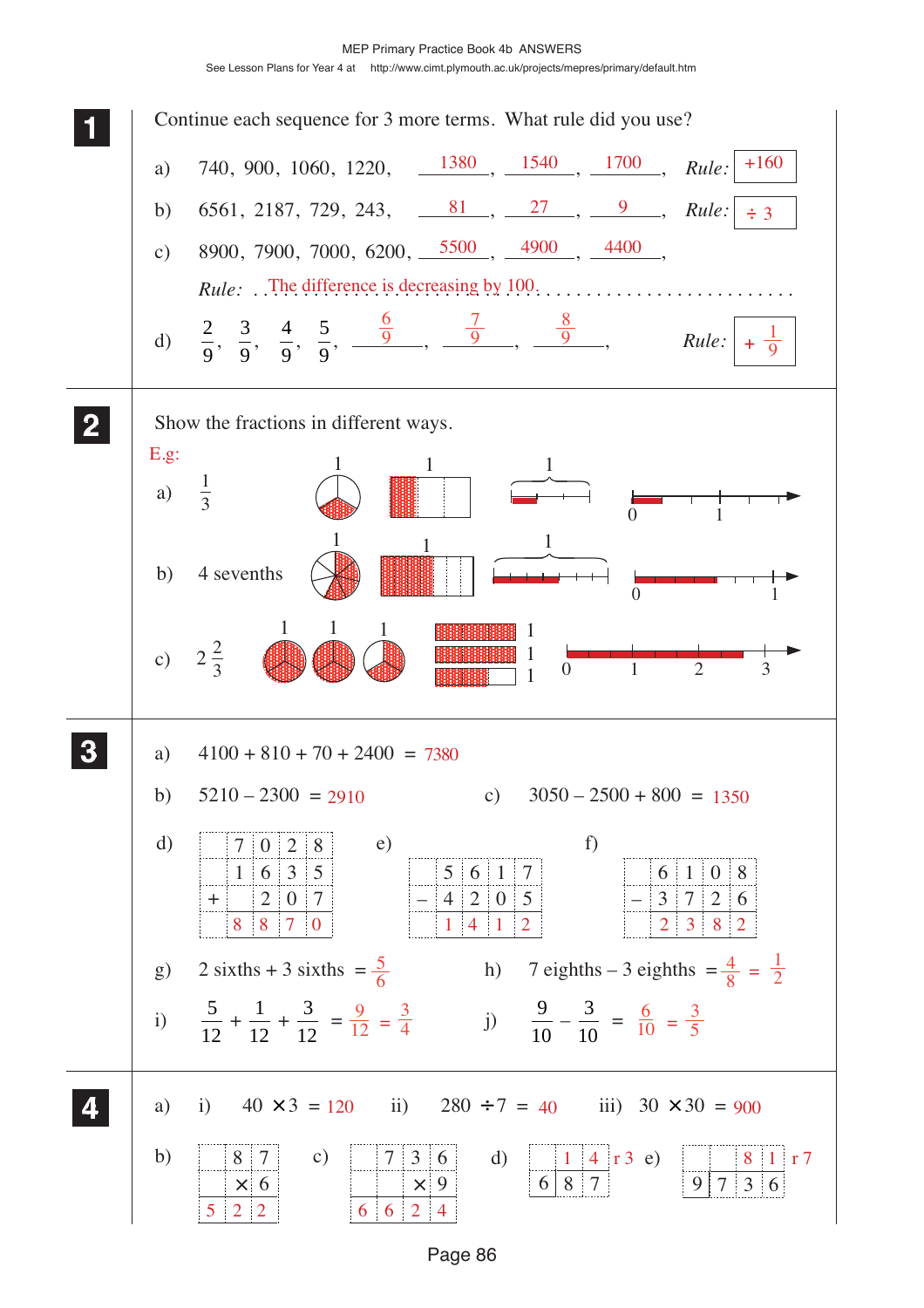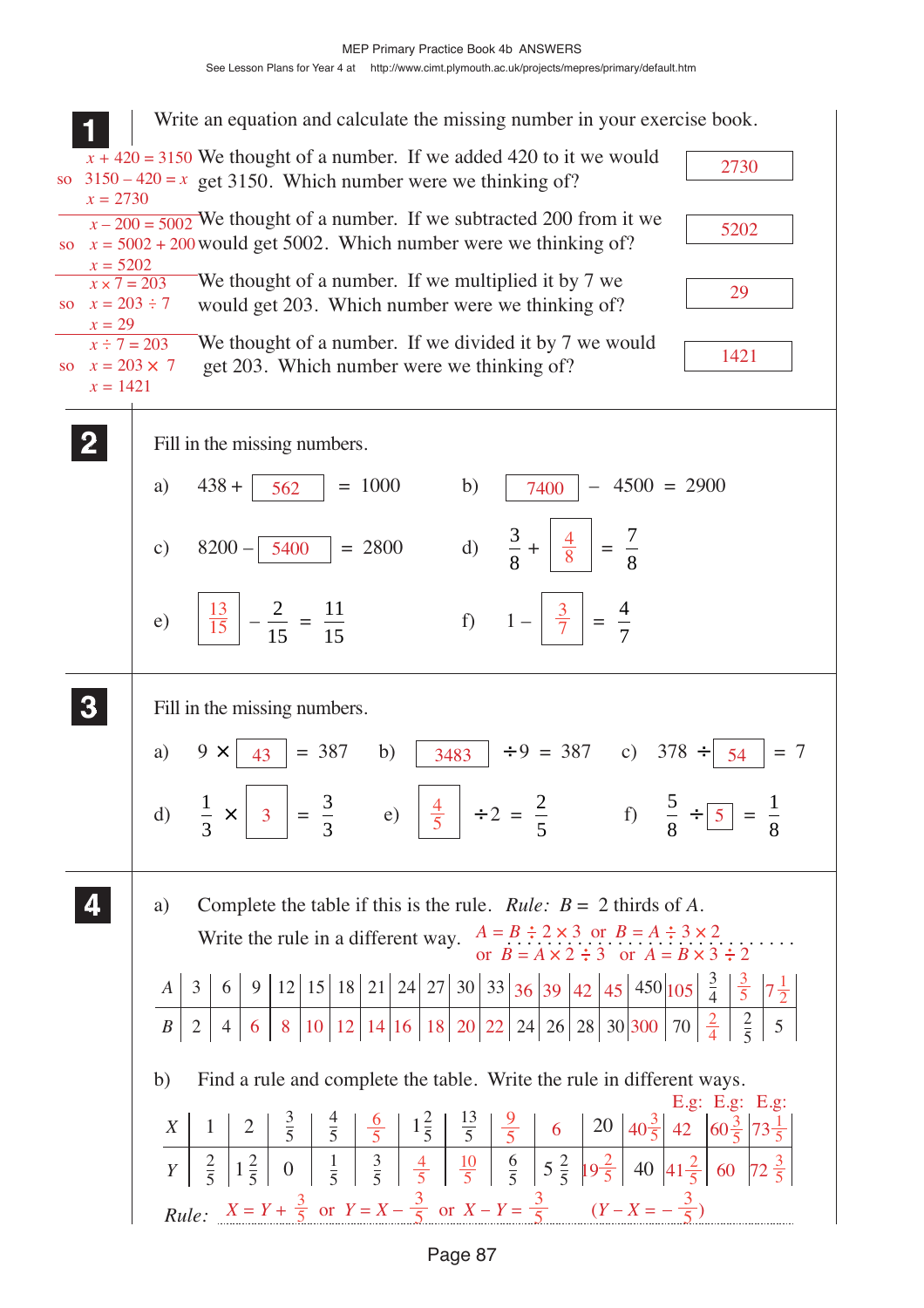Solve the problem in your exercise books. Write the answer here. A roll of film is 675 m long. a) How long are 9 rolls of film? b) How long is 3 fifths of a roll of film?  $(9 \times 675 = 6075)$  6075 m  $(675 \div 5 \times 3 = 405)$  405 m....

Complete the table.

| Capacity | 100 litres | 800 litres    | 1 litre         | 8 litres         | $10$ cl         | 80 cl    |
|----------|------------|---------------|-----------------|------------------|-----------------|----------|
| 1 half   | 50 $\ell$  | 400<br>$\ell$ | 50 cl           | 400 cl           | $50 \text{ ml}$ | 400 ml   |
| quarter  | $25 \ell$  | 200<br>$\ell$ | $25 \text{ cl}$ | 200 cl           | $25 \text{ ml}$ | $200$ ml |
| 1 tenth  | $10 \ell$  | 80<br>$\ell$  | $10 \text{ cl}$ | 80 cl            | $10 \text{ ml}$ | $80$ ml  |
| 1 fifth  | $20 \ell$  | $160 \ell$    | $20 \text{ cl}$ | $160 \text{ cl}$ | $20 \text{ ml}$ | $160$ ml |
| 2 fifths | $40 \ell$  | 320<br>$\ell$ | $40 \text{ cl}$ | $320 \text{ cl}$ | $40 \text{ ml}$ | $320$ ml |
| 3 tenths | $30 \ell$  | 240<br>V      | $30 \text{ cl}$ | 240 cl           | $30 \text{ ml}$ | $240$ ml |

## **3 33 33**

**1 11 11**

**2 22 22**

Complete the table.

| <b>Mass</b>     | $1 \text{ kg}$  | $12 \text{ kg}$ | $24 \text{ kg}$      | 200 g    | 400 g           | 6 tonnes  |
|-----------------|-----------------|-----------------|----------------------|----------|-----------------|-----------|
| $\overline{2}$  | $500 \text{ g}$ | 6000<br>g       | 12000 g              | 100<br>g | $200 \text{ g}$ | 3000 kg   |
| $\overline{4}$  | 250<br>g        | 3000<br>g       | 6000<br>$\mathbf{g}$ | 50<br>g  | $100 \text{ g}$ | 1500 kg   |
| $\overline{10}$ | 100<br>g        | 1200<br>g       | 2400<br>$\mathbf{g}$ | 20<br>g  | 40 g            | 600 kg    |
| $\frac{1}{5}$   | 200<br>g        | 2400<br>g       | 4800<br>g            | 40<br>g  | 80 g            | $1200$ kg |
| $rac{2}{5}$     | 400<br>g        | 4800<br>g       | 9600<br>g            | 80<br>g  | $160$ g         | 2400 kg   |

**4 44 44**

Complete the tables to show the capacity and mass of clear water at 4° Celsius.

| a) |                                                                                                                                      |  |  |  |  |
|----|--------------------------------------------------------------------------------------------------------------------------------------|--|--|--|--|
|    | Capacity   1 litre   7 litres   4 litres   $\frac{1}{2}$ litre   $\frac{1}{4}$ $\ell$   100 $\ell$   50 litres   $\frac{3}{4}$ litre |  |  |  |  |
|    | Mass $1 \text{ kg}$ 7 kg $4 \text{ kg}$ 500 g $250 \text{ g}$ 100 kg $50 \text{ kg}$ 750 g                                           |  |  |  |  |
| b) |                                                                                                                                      |  |  |  |  |
|    | Capacity   1 ml   8 ml   13 ml   1 cl   10 ml   200 ml   50 ml   $1\frac{1}{2}$ ml                                                   |  |  |  |  |
|    | Mass $1 g   8 g   13 g   10 g   10 g   200 g   50 g   11/2 g$                                                                        |  |  |  |  |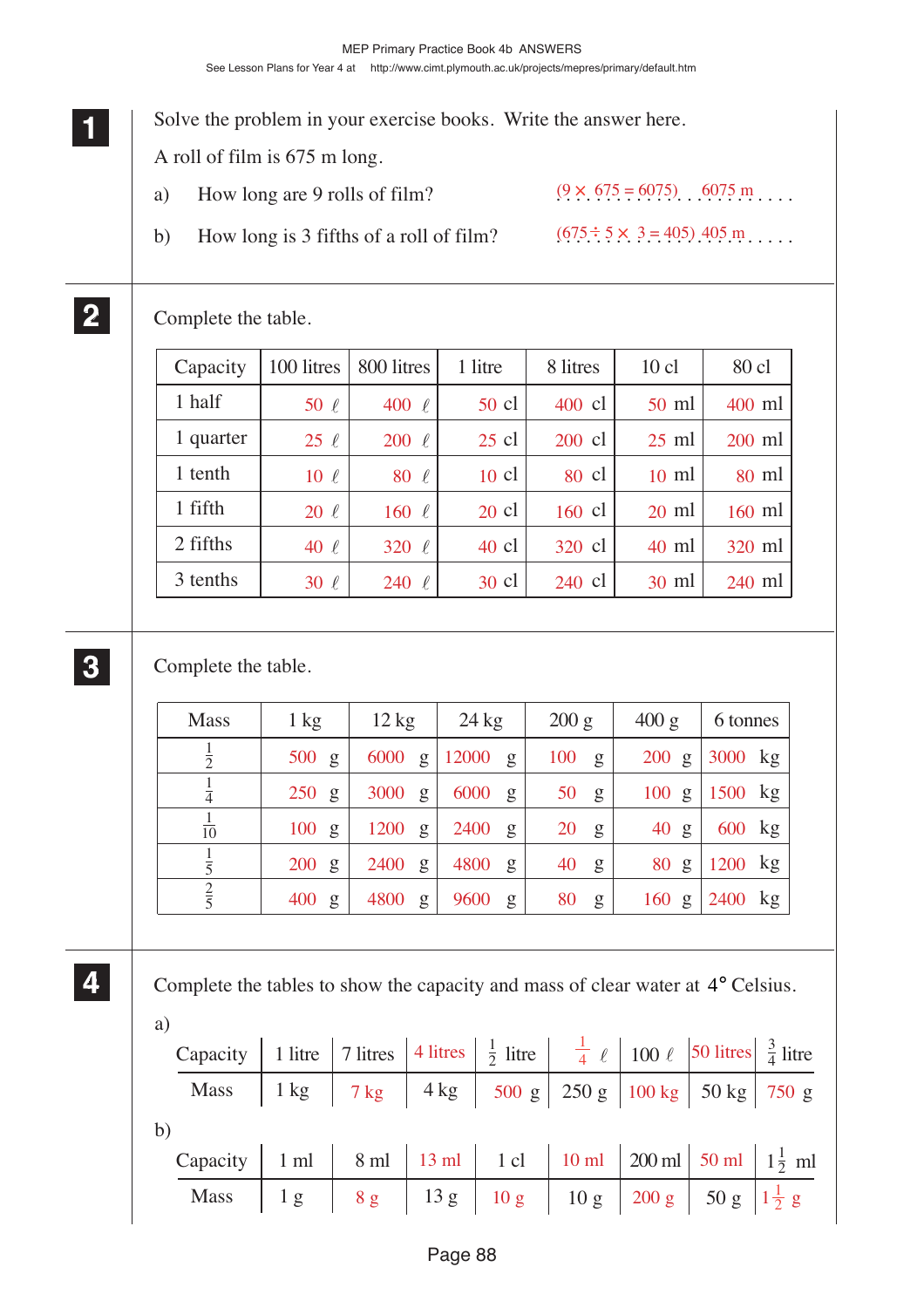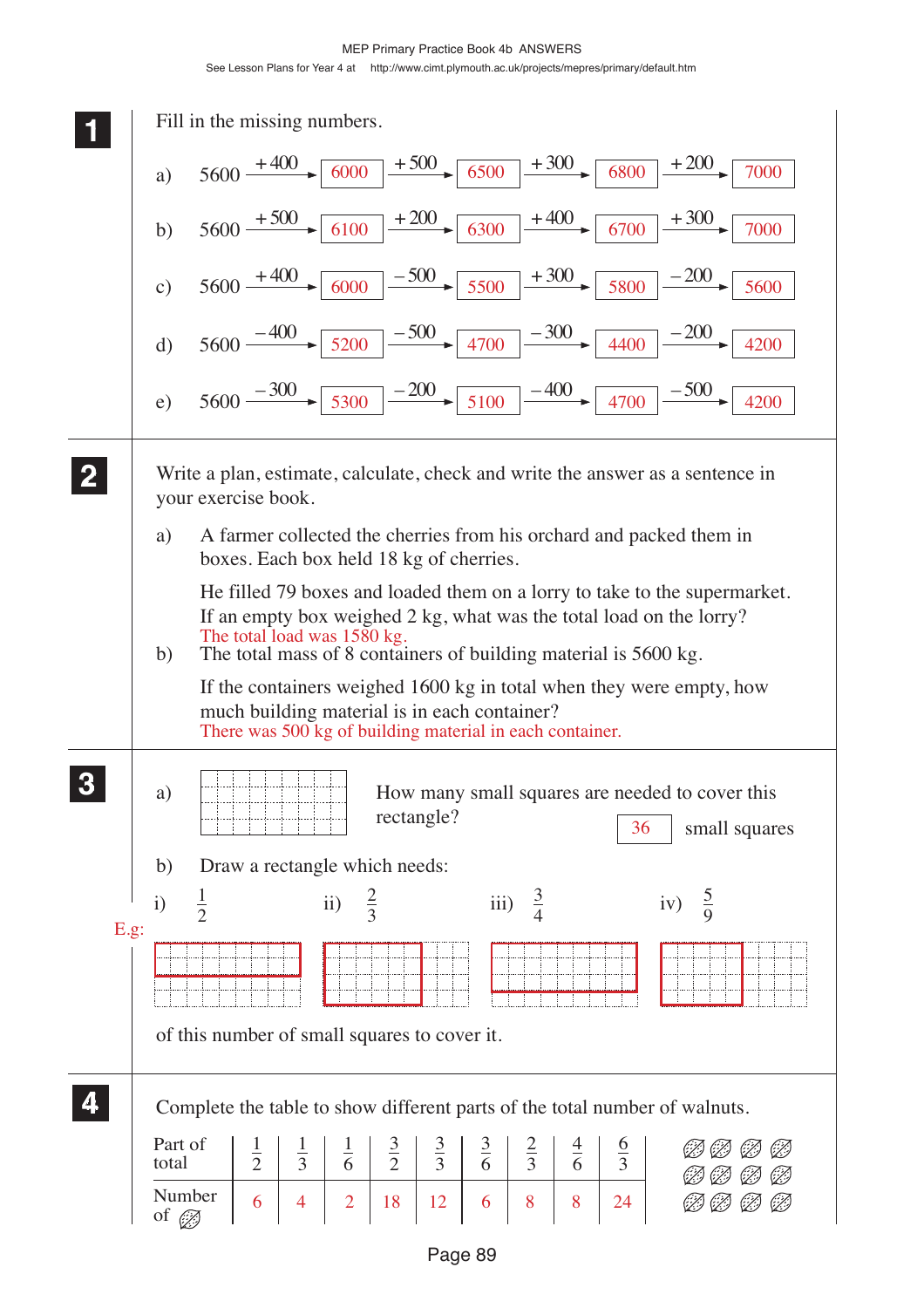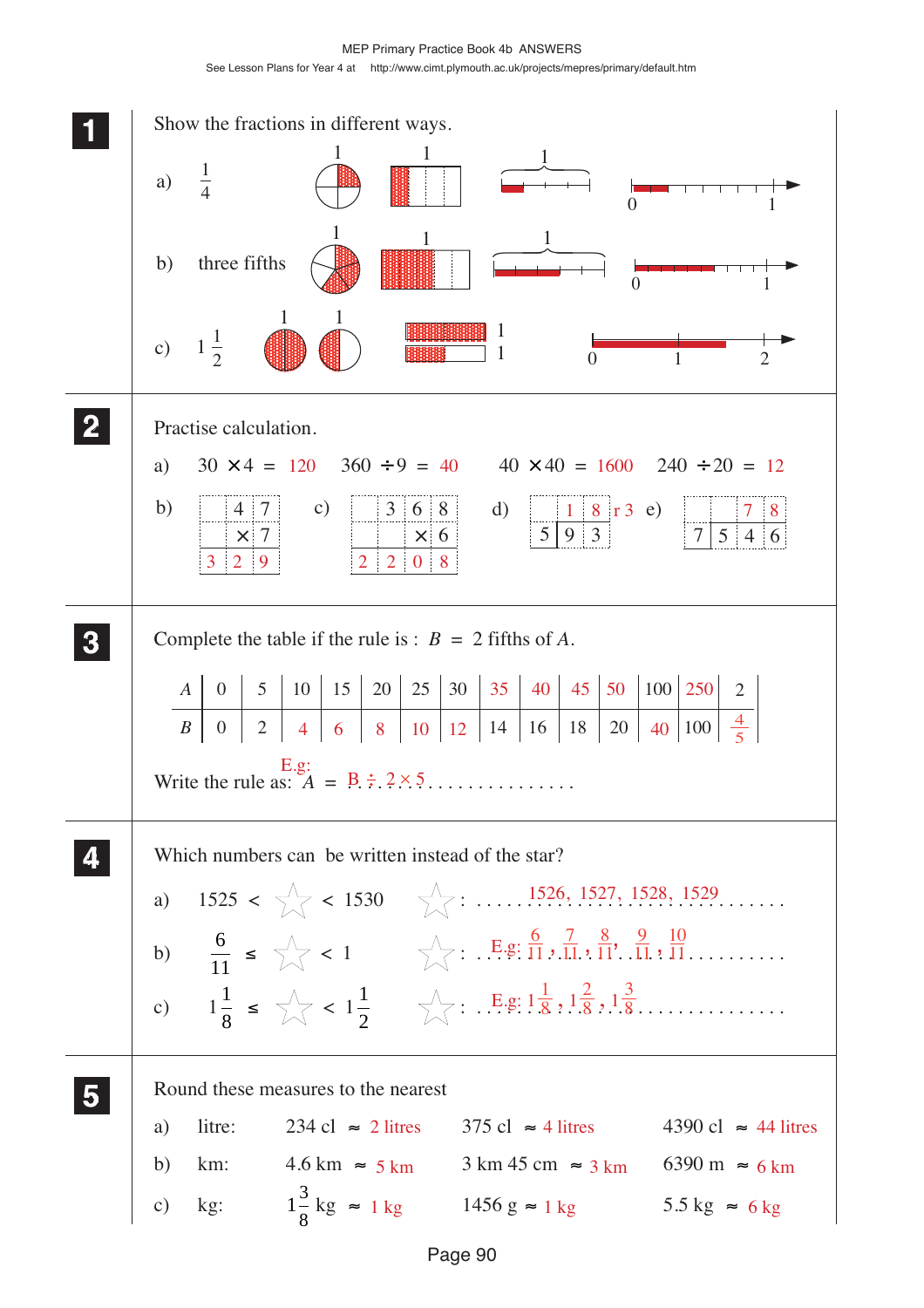Change the quantities to the units required and write them in the table.

Write the sums in the table. Write the quantities in different forms in your exercise book. a) i)  $\text{\pounds}4.99$  ii)  $\text{\pounds}41.05$  iii)  $\text{\pounds}204.50$ <br>43 mm  $\frac{635 \text{ mm}}{93 \text{ mm}}$   $\frac{824 \text{ cm}}{93 \text{ mm}}$ b) i) 4.3 cm ii) 63.5 cm iii) 8.24 m iv) 57.06 m a) Draw these lines with a ruler in your exercise book and label them.  $a = 87$  mm,  $b = 11.6$  cm,  $c = 6$  cm 4 mm,  $d = 7\frac{5}{16}$ 10 cm b) Measure the length of these line segments and write it in different forms. i) ii) **1 11 11 2 22 22** a)  $5 \times 10 + 3 \times 1 + 2 \times \frac{1}{10}$  $6 \times 1 + 8 \times \frac{1}{10} + 4$  $H$  | T | U | t | h  $100 \mid 10 \mid 1$  $rac{1}{10}$  $\frac{1}{100}$ d)  $9 \times \frac{1}{10} + 2 \times \frac{1}{10}$ e)  $6 \times 10 + 0 \times 1 + 3 \times \frac{1}{10}$ b) c) 10  $\times$  100 + 4  $\times$  10 + 7  $\times$  1 + 5  $\times$   $\frac{1}{10}$ 10  $\times$  1 + 8  $\times$   $\frac{1}{10}$  + 4  $\times$ 10  $3 \times 100 + 4 \times 10 + 7 \times 1 + 5$ 1 100 100 10 **3 33 33 4 44 44** a)  $35 \text{ cm} 6 \text{ mm} =$  $1 \text{ m } 20 \text{ cm } 4 \text{ mm } =$  $3208$  mm =  $H$  | T | U | t | h  $100 \mid 10 \mid 1$  $rac{1}{10}$  $\frac{1}{100}$ b)  $1 \text{ m } 63 \text{ cm } =$  $28 \text{ m } 40 \text{ cm } =$  $605 \text{ cm} =$ £8 70 p = £41 5  $p = 4105 p$ £120 15  $p =$  $3648 \text{ p } =$ (cm) (m)  $(f)$ c)  $\longrightarrow$  4.3 cm, 43 mm  $3\overline{5}$  6  $1\quad2\quad0\quad4$ 3208 163  $2 \mid 8 \mid 4 \mid 0$ 605 8 7 0 4 1 0 5  $1 \ 2 \ 0 \ 1 \ 5$ 3648 5 3 2 34 75 684  $092$  $6\mid 0\mid 3$ 499 p 4105 p 20450 p 43 mm ... 635 mm ... 824 cm . 5706 cm  $E.g:  
\n*i*)$ 

11.8 cm, 118 mm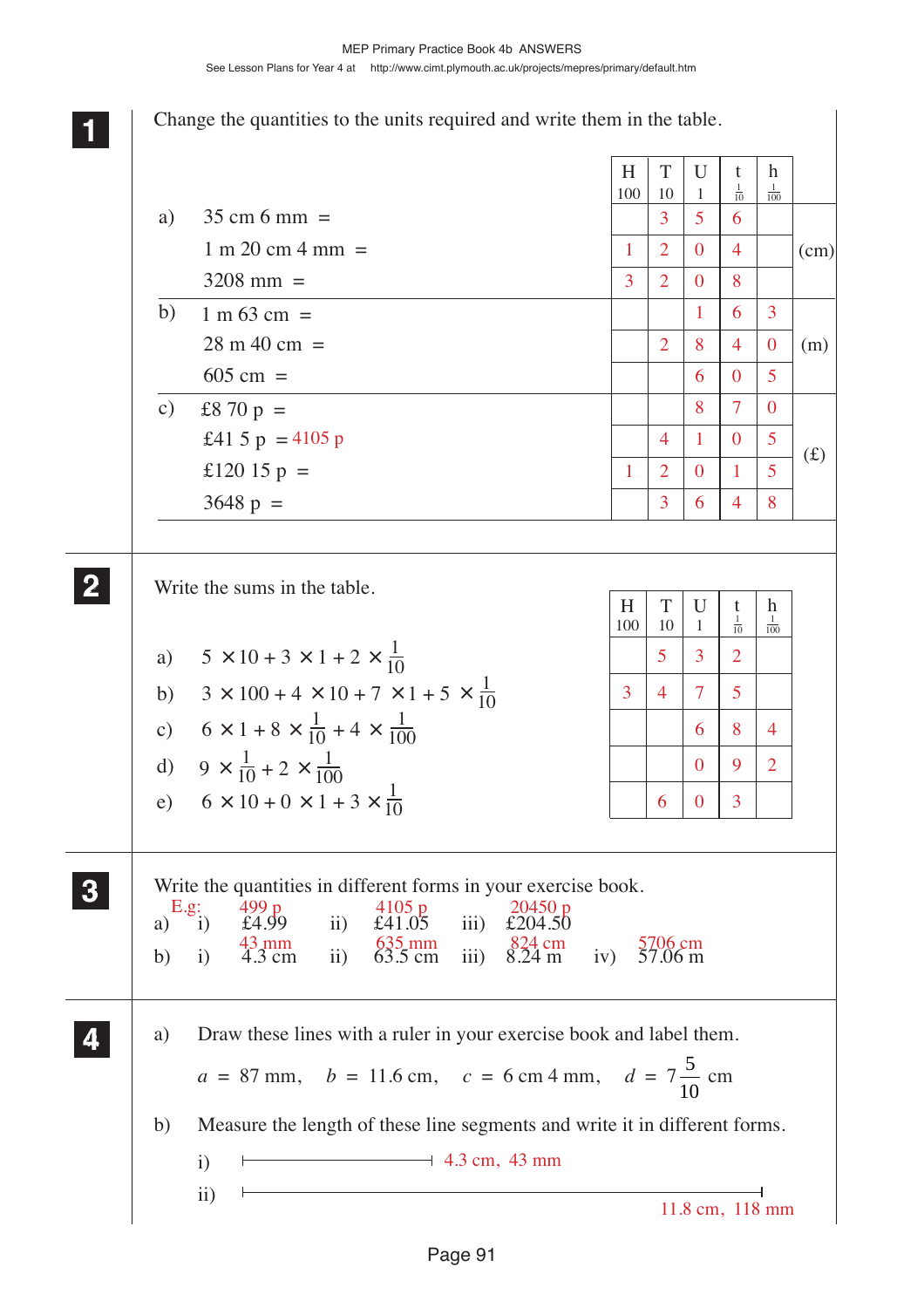

Page 92

|<br>|<br>|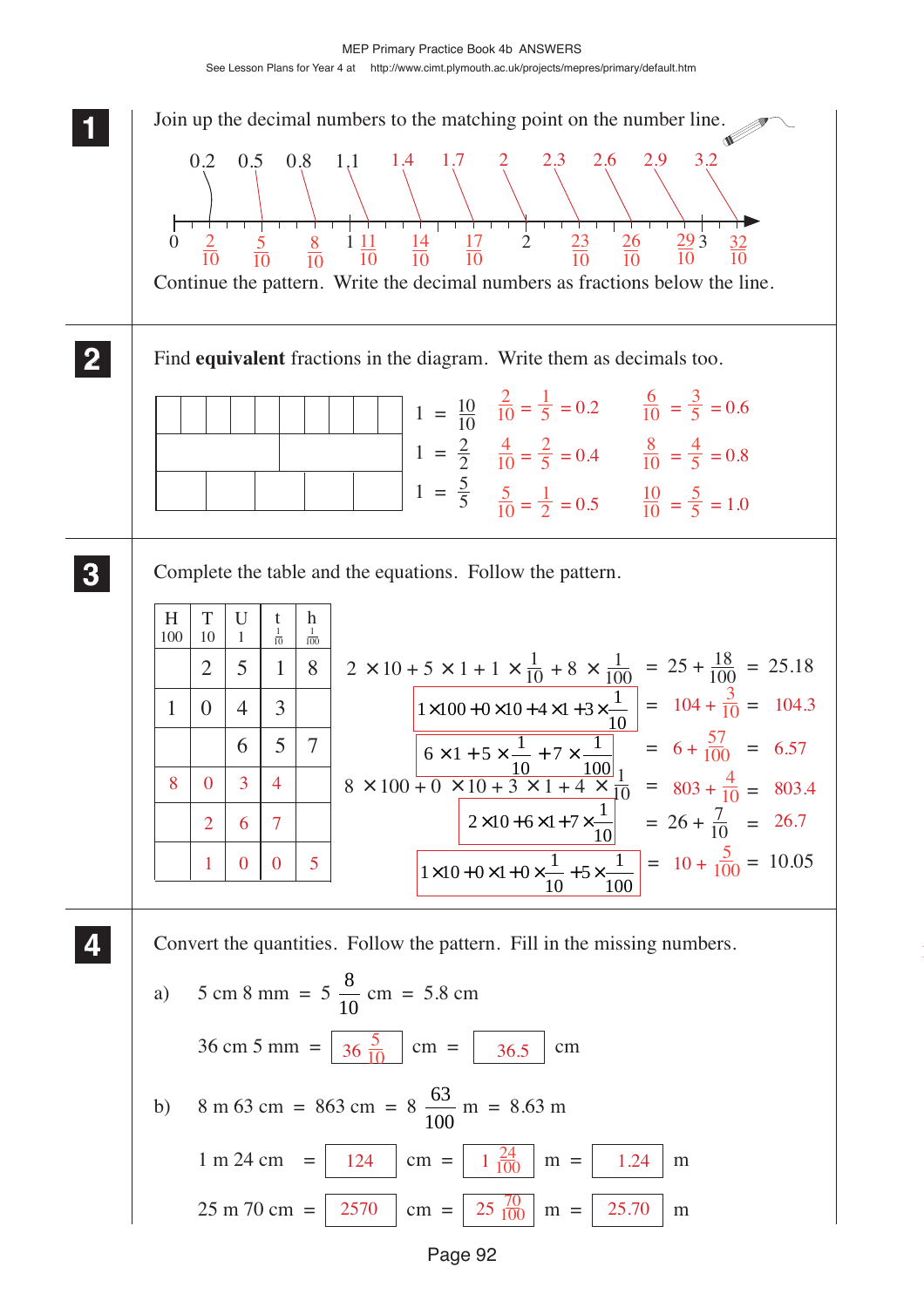Page 93 **1 11** Fill in the missing numbers and write the quantities in the place-value table using the units given. Write the numbers in increasing order in your exercise book. a) 9999, 683, 2015, 71, 452, 3, 2009, 460 b)  $\frac{4}{15}$ ,  $\frac{14}{15}$ ,  $\frac{11}{15}$ ,  $\frac{1}{15}$ ,  $\frac{20}{15}$ ,  $\frac{3}{15}$ ,  $\frac{16}{15}$ ,  $\frac{30}{15}$ c) 0.3, 3.1, 7.0, 0.08, 0.32, 7, 0.4, 6.9 Compare the pairs of numbers and fill in the missing signs.  $\left\langle \langle , \rangle, = \right\rangle$ Use the diagrams to help you. Calculate the quantities and compare each pair. Write  $\langle \rangle$  or = in the boxes. a)  $15 \text{ m} + \frac{1}{10} \text{ m} + \frac{8}{100} \text{ m} = \boxed{15} \text{ m} \boxed{18} \text{ cm}$  $H$  | T | U | t | h  $100 \mid 10 \mid 1$  $\frac{1}{10}$  $\frac{1}{100}$ (m) (m)  $(\ell)$  $(f(x))$ (kg) b)  $300.45 \text{ m} = | 300 \text{ m} | \text{ m} | 45 \text{ cm} |$  $\frac{1}{10}$  m +  $\frac{8}{100}$  m =  $\boxed{15}$  m  $\boxed{18}$ c)  $7\frac{8}{100}$  litres  $\boxed{7}$  litres  $\boxed{8}$  cl d)  $\text{\pounds}106.80 = \text{\pounds} | 106 | 80 | p$ e)  $28.5 \text{ kg} = \begin{bmatrix} 28 \\ 28 \end{bmatrix}$  kg  $\begin{bmatrix} 500 \\ 500 \end{bmatrix}$  g **2 22 22 3 33 33 4 44 44** d)  $0.25$  of £220 = £55 c)  $\frac{1}{4}$  of 28 kg = 7 kg =  $\sqrt{ }$  0.5 of 14 kg = b)  $0.6$  of 150 litres = 90 litres a)  $\frac{1}{5}$  of 450 m = 90 m  $\leq$  0.28 of 1 km =  $\frac{7}{10}$  of 100 litres = £55  $\boxed{\lt}$   $\frac{3}{4}$  of £90 = £67.50 1518 30045 708  $1 \ 0 \ 6 \ 8 \ 0$ 285 a)  $\frac{1}{10}$  | < |  $\frac{1}{10}$  |  $\frac{1}{10}$  |  $\frac{1}{10}$  |  $\leq$  | 0.9 0.6 | > b)  $\frac{10}{100}$  | <  $\frac{12}{100}$   $\frac{10}{100}$  | < | 0.70 0.52 | > c)  $0.04 \leq 0.1$   $\frac{}{10}$   $\geq$   $\frac{}{100}$   $0.27 \leq$  0.3 d)  $\frac{1}{5}$  = 0.2  $\frac{2}{5}$  > 0.3  $\frac{3}{10}$  < 0.6 e)  $\frac{1}{5}$  |>| $\frac{17}{100}$   $\frac{5}{10}$  |<| 0.51  $\frac{70}{100}$  |> 2 10 7 10  $\frac{8}{10}$  < 0.9 0.6 > 0.3 1 15 100 72  $\frac{1}{100}$   $\frac{1}{100}$   $\leq$  0.70 0.52  $>$  0.49 43 100 2 10 18 100 3 10 17  $\frac{1}{100}$   $\frac{1}{10}$   $\leq$  0.51  $\frac{1}{100}$   $\geq$  0.53 1 5 3 10 78 100 2 5  $\langle 0.28 \text{ of } 1 \text{ km} = 280 \text{ m} \rangle$  $>$   $\frac{7}{10}$  of 100 litres = 70 litres  $=$  0.5 of 14 kg = 7 kg 3, 71, 452, 460, 683, 2009, 2015, 9999 1 3 4 11 14 16 20 30  $\frac{1}{15}, \frac{5}{15}, \frac{1}{15}, \frac{11}{15}, \frac{11}{15}, \frac{10}{15}, \frac{20}{15}, \frac{50}{15}$  $0.08, 0.3, 0.32, 0.4, 3.1, 6.9, 7.0 = 7$ 7 kg 90 m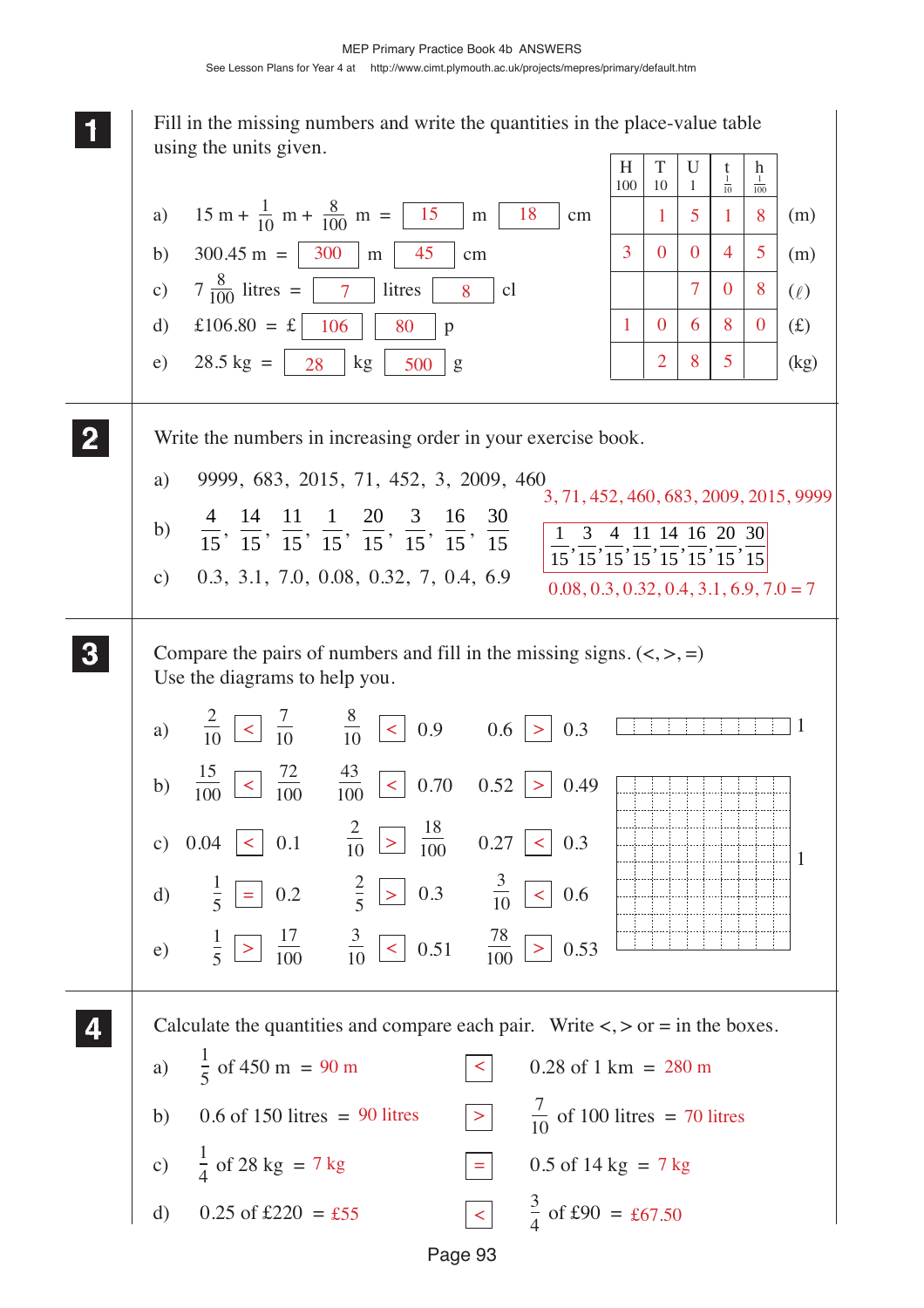**1 11 <sup>11</sup>** Convert the fractions to decimals and the decimals to fractions. Fill in the missing numbers. a) i)  $\frac{1}{2}$ 2 litre =  $\boxed{500}$  ml ii)  $\frac{1}{4}$ 4 500 | ml ii)  $\frac{1}{2}$  m = | 25 | cm = | 250 | mm iii)  $\frac{1}{7}$ 5  $kg = \begin{bmatrix} 200 \\ 8 \end{bmatrix}$  (iv)  $\frac{1}{16}$ 10  $200 \mid g \text{ } \text{iv)} \frac{1}{10} \text{ km} = | 100 \mid m$ b) i)  $\frac{3}{4}$ 4  $m = \sqrt{75}$  cm =  $\sqrt{750}$  mm ii)  $\frac{2}{7}$ 5  $75$  | cm =  $750$  | mm ii)  $\frac{2}{5}$  litre = | 400 | ml iii)  $2\frac{1}{2}$ 2  $km = \sqrt{2500}$  m iv)  $\frac{3}{16}$ 10 2500 | m iv)  $\frac{5}{10}$  hour = | 18 | minutes c) i)  $0.1 \text{ km} = | 100 \text{ m} \text{ ii}) 0.2 \text{ litre} = | 200 \text{ m}$ iii)  $0.3 \text{ m} = | 30 \text{ cm} = | 300 \text{ mm}$  iv)  $0.7 \text{ kg} = | 700 \text{ g}$ d) i)  $1.3 \text{ kg} = | 1300 \text{ g}$  ii)  $2.5 \text{ km} = | 2500 \text{ m}$ iii)  $5.6 \text{ m} = | 560 | \text{ cm} = | 5600 | \text{ mm}$  iv)  $6.25 \text{ litres} = | 6250 | \text{ ml}$ Solve the problems in your exercise book. a) A group of friends went on a 3-day trip. They covered 4 tenths of the journey on the first day and 0.3 of the journey on the second day.  $\frac{4}{10}$ How much of the journey would they have to do on the 3rd day?  $\frac{3}{10}$ b) Lucy spent 1 and a half hours on her homework. She spent 0.4 of the time on mathematics. How long did she spend on mathematics? How long did she spend on other subjects?  $\frac{4}{10}$  of 90 = 90 ÷ 10 × 4 i) 36 mins ii) 54 mins c) Sam spent £72, which was  $0.6 \overline{ \text{ of his savings}}$ , on Christmas presents. How much had Sam saved?  $\text{\pounds}120$  How much did he have left? £48 **2 22 22 3 33 33** a)  $1 - 0.5$   $2 - 1$   $5 - 2.5$   $1 - 6.5$   $1 =$  $\frac{1}{2}$  = 0.5  $\frac{2}{2}$  = 1  $\frac{5}{2}$  = 2.5  $6\frac{1}{2}$  = 6.5  $1 = \frac{10}{1}$ 10  $1 = \frac{100}{ }$ 100 b)  $0.1 = \frac{1}{10}$   $0.2 = \frac{2}{10} = \frac{1}{5} 0.5 = \frac{5}{10} = \frac{1}{2} 0.9 =$ c)  $\frac{1}{4} = 0.25$   $\frac{3}{4} = 0.75$   $2\frac{1}{4} = 2.25$   $\frac{19}{4} =$ d)  $0.17 = \frac{17}{100}$   $0.30 = \frac{3}{10}$   $2.1 = \frac{21}{10}$   $6.5 =$ e)  $1.2 = 1\frac{1}{5}$   $3.80 = 3\frac{4}{5}$   $12.05 = 12\frac{1}{20}$   $0.75 =$ 0.25  $\frac{3}{4}$  = 0.75  $2\frac{1}{4}$  = 2.25  $\frac{19}{4}$  = 4.75 10 9 10 100 3 10 21 10  $\underline{65}$ 10  $\frac{1}{10} + \frac{1}{10} =$ 3 10 7  $\overline{10}$ 10  $\frac{1}{10}$  of 90 = 90 ÷ 10 × 4 3 4  $\frac{5}{10} = \frac{1}{2}$ 2  $\frac{2}{10} = \frac{1}{5}$  $\frac{1}{10}$  of savings  $=$ £12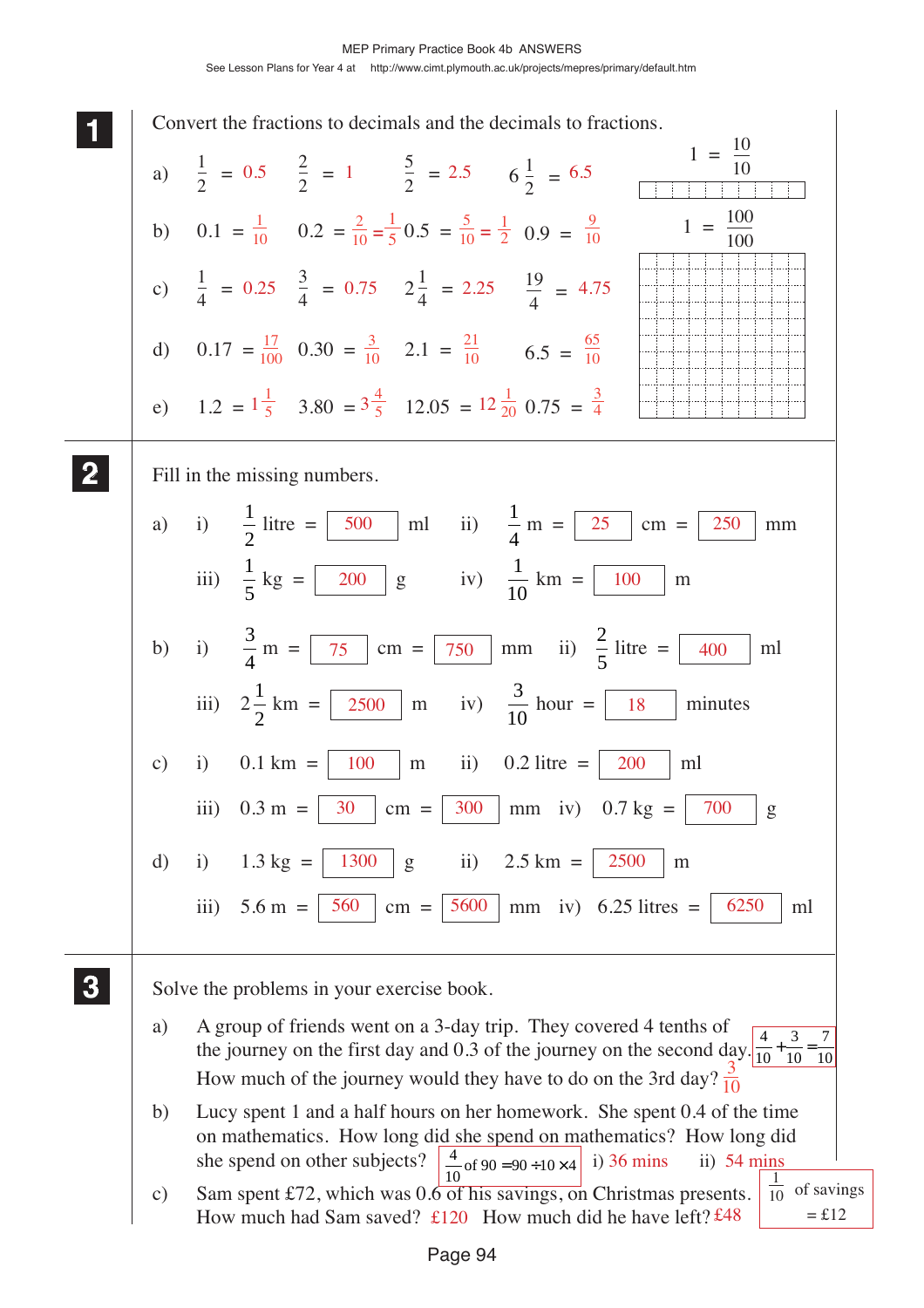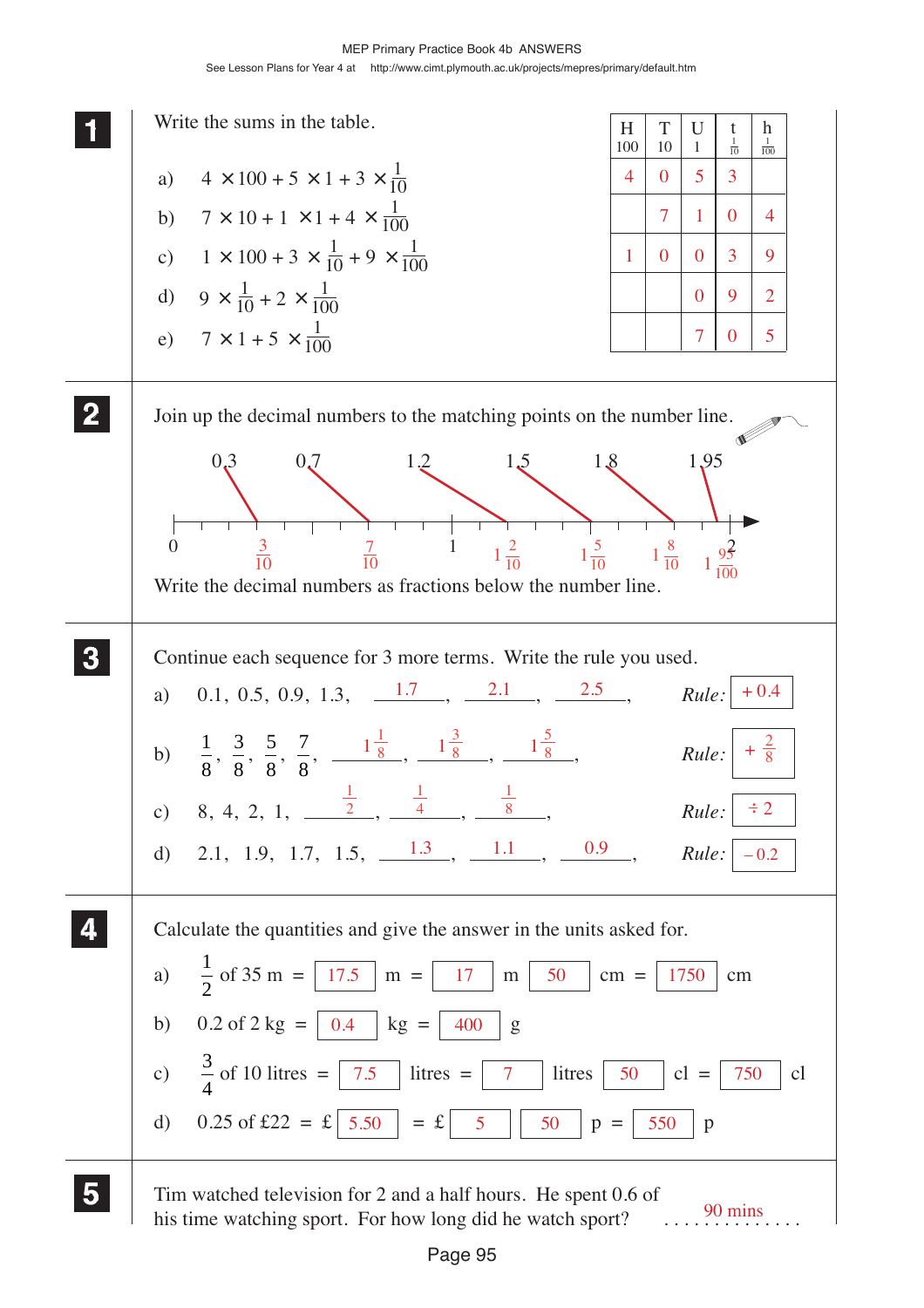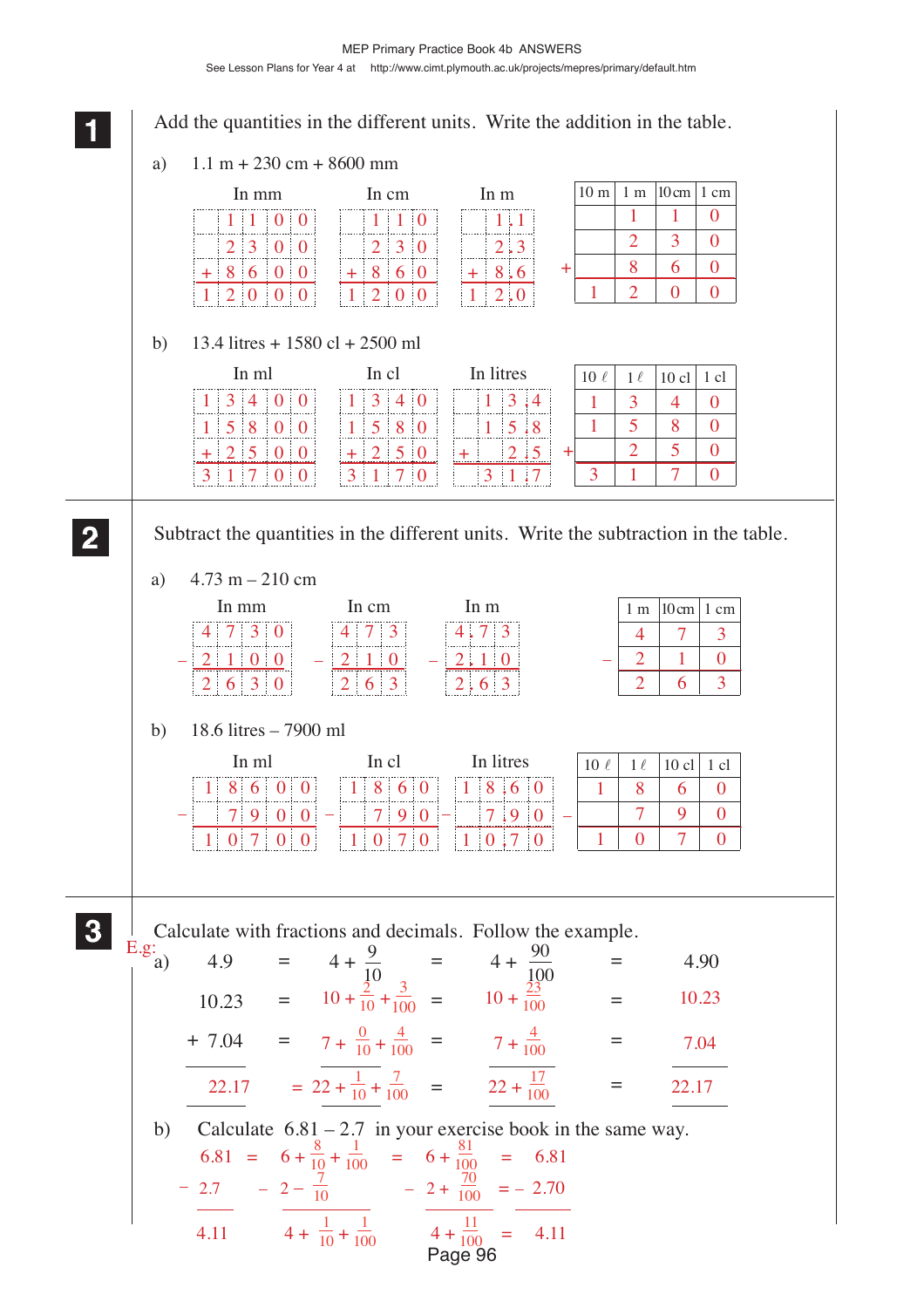|               | Continue each sequence for the next 5 terms. Write down the rule you used.                                                                                                                                                                                                                                                                                                                                                                           |
|---------------|------------------------------------------------------------------------------------------------------------------------------------------------------------------------------------------------------------------------------------------------------------------------------------------------------------------------------------------------------------------------------------------------------------------------------------------------------|
| a)            | 0.2, 0.4, 0.6, 0.8, $1.0, 1.2, 1.4, 1.4, 1.6, 1.8,$<br>$+0.2$                                                                                                                                                                                                                                                                                                                                                                                        |
| b)            | $-0.3$<br>12.1, 11.8, 11.5, 11.2, 10.9, 10.6, 10.3, 10.0, .9.7,                                                                                                                                                                                                                                                                                                                                                                                      |
| $\mathbf{c})$ | 4.7, 5.9, 7.1, 8.3, 9.5, 10.7, 11.9, 13.1, 14.3,<br>$+1.2$                                                                                                                                                                                                                                                                                                                                                                                           |
| d)            | <i>Rule:</i> The differences between terms are increasing by 0.1.                                                                                                                                                                                                                                                                                                                                                                                    |
|               | Calculate these quantities. Write the operation, then give the result in cm and m.<br>Follow the example.                                                                                                                                                                                                                                                                                                                                            |
|               | a) $\frac{1}{4}$ of 3 m<br>$=$ 300 cm $\div 4$ = 75 cm =<br>$0.75 \text{ m}$                                                                                                                                                                                                                                                                                                                                                                         |
|               | b) $\frac{3}{4}$ of 1 m<br>100 cm<br>$=\frac{25}{x}$ cm= 75 cm =<br>$\hspace{1.6cm} = \hspace{1.6cm}$<br>$100 \text{ cm} \div 4$<br>$0.75 \text{ m}$<br>$\times 3$                                                                                                                                                                                                                                                                                   |
|               | c) $\frac{1}{5}$ of 2 m<br>$=$<br>$200 \text{ cm} \div 5$<br>0.40 <sub>m</sub><br>$=$ 40 cm $=$                                                                                                                                                                                                                                                                                                                                                      |
|               | d) $\frac{2}{5}$ of 1 m =<br>$= 40 \text{ cm}$<br>0.40 <sub>m</sub><br>$100 \text{ cm} \div 5$<br>$=$ $-$<br>$\times 2$                                                                                                                                                                                                                                                                                                                              |
| e)            | the sum of<br>75 cm<br>b) and $d$ )<br>$115 \text{ cm}$<br>$1.15 \text{ m}$<br>$\quad \  \  =$<br>$=$<br>$=$ $\qquad$<br>$+40$ cm<br>$115 \text{ cm}$                                                                                                                                                                                                                                                                                                |
|               | Estimate the result by rounding the numbers to the nearest whole number.<br>Write the additions and subtractions in the tables.                                                                                                                                                                                                                                                                                                                      |
| a)            | T<br>T<br>U<br>$\boldsymbol{h}$<br>U<br>t<br>t<br>$1.1 + 42.6 + 0.8$<br>$62 + 6.2 + 0.62$<br>b)<br>1<br>$\overline{2}$<br>6<br>$\approx$ 1 + 43 + 1 = 45<br>$\approx$ 62 + 6 + 1 = 69<br>$\overline{2}$<br>$\overline{4}$<br>6<br>$\overline{2}$<br>6<br>8<br>$\mathbf{0}$<br>$\pm$<br>$\overline{2}$<br>$\theta$<br>6<br>÷<br>5<br>$\overline{4}$<br>8<br>8<br>$\overline{2}$<br>4<br>6                                                             |
| $\mathbf{c})$ | $22.5 - 13.7$<br>$32.8 - 13$ e) $32 - 13.7$<br>d)<br>$\approx 23 - 14 = 9$<br>$\approx$ 33 - 13 = 20<br>$\approx 32 - 14 = 18$<br>T<br>T<br>U<br>U<br>T<br>U<br>t<br>t<br>t<br>5<br>$\overline{2}$<br>$\overline{2}$<br>$\overline{3}$<br>8<br>$\mathbf{3}$<br>$\overline{2}$<br>$\overline{2}$<br>$\overline{0}$<br>$\overline{7}$<br>$\overline{3}$<br>3<br>7<br>$\mathbf{3}$<br>1<br>$\mathbf{1}$<br>9<br>8<br>8<br>8<br>8<br>$\overline{3}$<br>1 |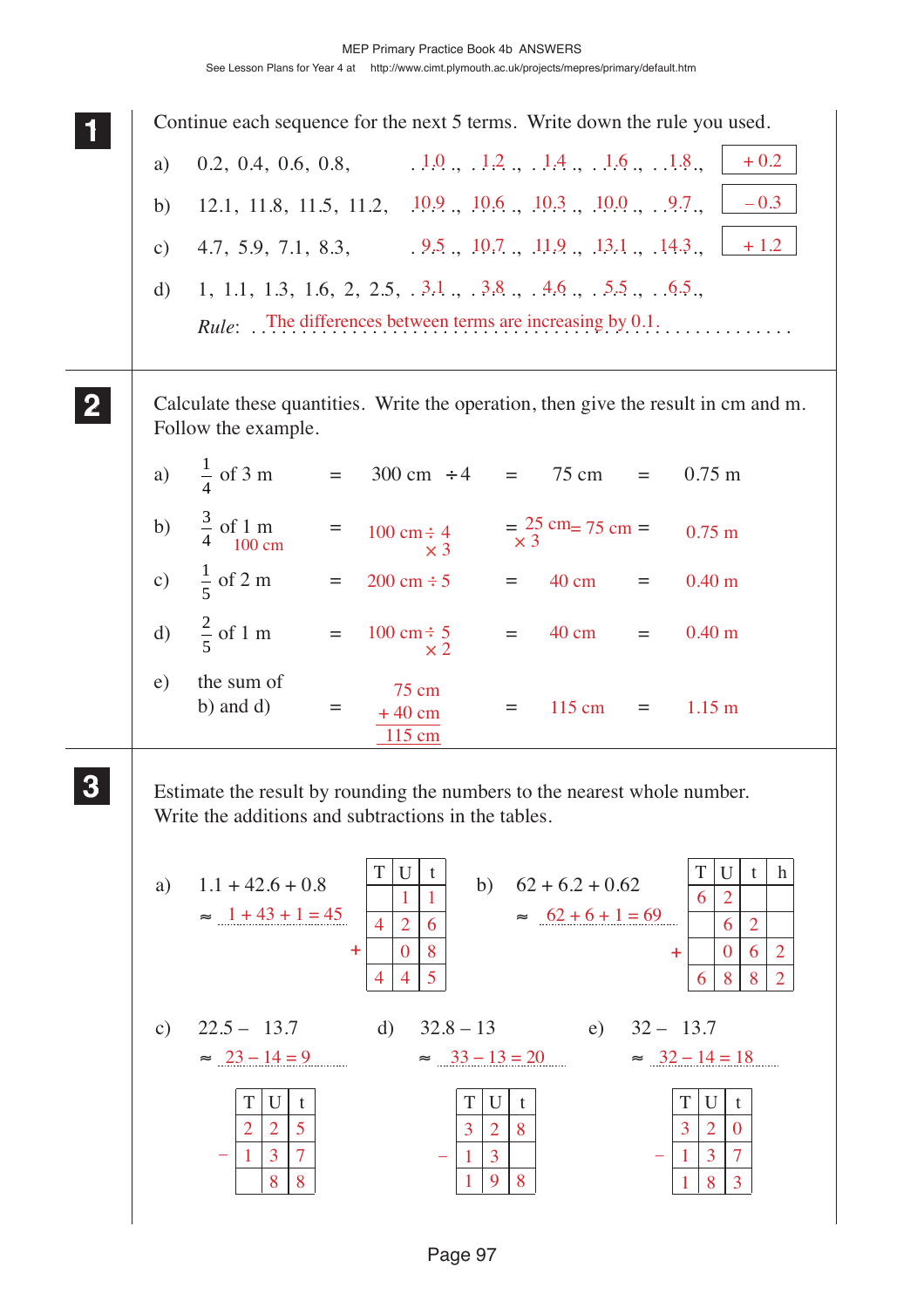**1 11** Calculate the sums and differences in different ways. a)  $6.8 + 4.7 = 11.5$ b)  $2\frac{1}{16}$  $+3\frac{4}{16}$  $\frac{1}{10}$  = 5.5 10 10 c)  $5.2 - 1.6 = 3.6$ d)  $6\frac{8}{16}$  $-1\frac{7}{16}$  $\frac{7}{10}$  = 5.1 10 10 e)  $4\frac{3}{16}$  $+ 11.8 = 16.1$ 10 f)  $7.2 - 3 \frac{6}{16}$  $=$  3.6 10 **2 22** c)  $1 \overline{)2 \overline{3 \cdot 6}}$ a)  $2 \cdot 4$ b)  $4 \ 2 \ 1$ 4  $0.3$  $5.6$ 1 7 2 1  $+ 8 7.2$ 8  $+ 4 9 5.8$  $+ 0.7$ 4 9 9 . 9 4 8 . 4 636 . 6 d)  $60008$  $\overline{0}$ e)  $1 \ 0.5$ f)  $1 \overline{3}$ 1 1  $9 \nmid 4$ 4 0 4 6 5  $0.9$ ÷  $0 \mid 2 \mid 6 \mid 9$  $+ 1$  $+ 2 3.1 7$  $+$  3.05  $7\begin{array}{|c|c|c|c|c|}\n 7 & 4 & 3 & 7 & 1 \\
\hline\n 1 & 6 & 9 & 5\n \end{array}$ **3 33** a)  $\boxed{4}$  9.6 b)  $8 \mid 9 \mid 5$ c)  $4 \overline{2 \cdot 1} 5$ **33** 4 8 4 1 6 2– 5  $2:6$ 9 8–  $3 \mid 3 \mid 4$   $3 \mid 6 \mid 9$   $3 \mid 3 \mid 2 \mid 5$ d)  $85.4$  e) 65.6 f)  $\begin{array}{|c|c|c|c|c|} \hline 4 & 0 \\ \hline \end{array}$ 8 4 5 6 5.64 –  $1 \, | \, 6 \, | \, 2 \, | \, 7$  $3 \, 5 \, . 6$  $-39.3$  $6 \mid 9 \mid 1 \mid 3$  2  $6 \mid 3 \mid 4$  4.4 **4 44** Charlie went on a shopping spree. He spent £29 80 p on food, £37.60 on tools, **44** £30.50 on things for his house and £38.50 on clothes. a) How much did Charlie spend altogether? £136.40 £63.60 b) How much money did he have left if he had £200 to start with?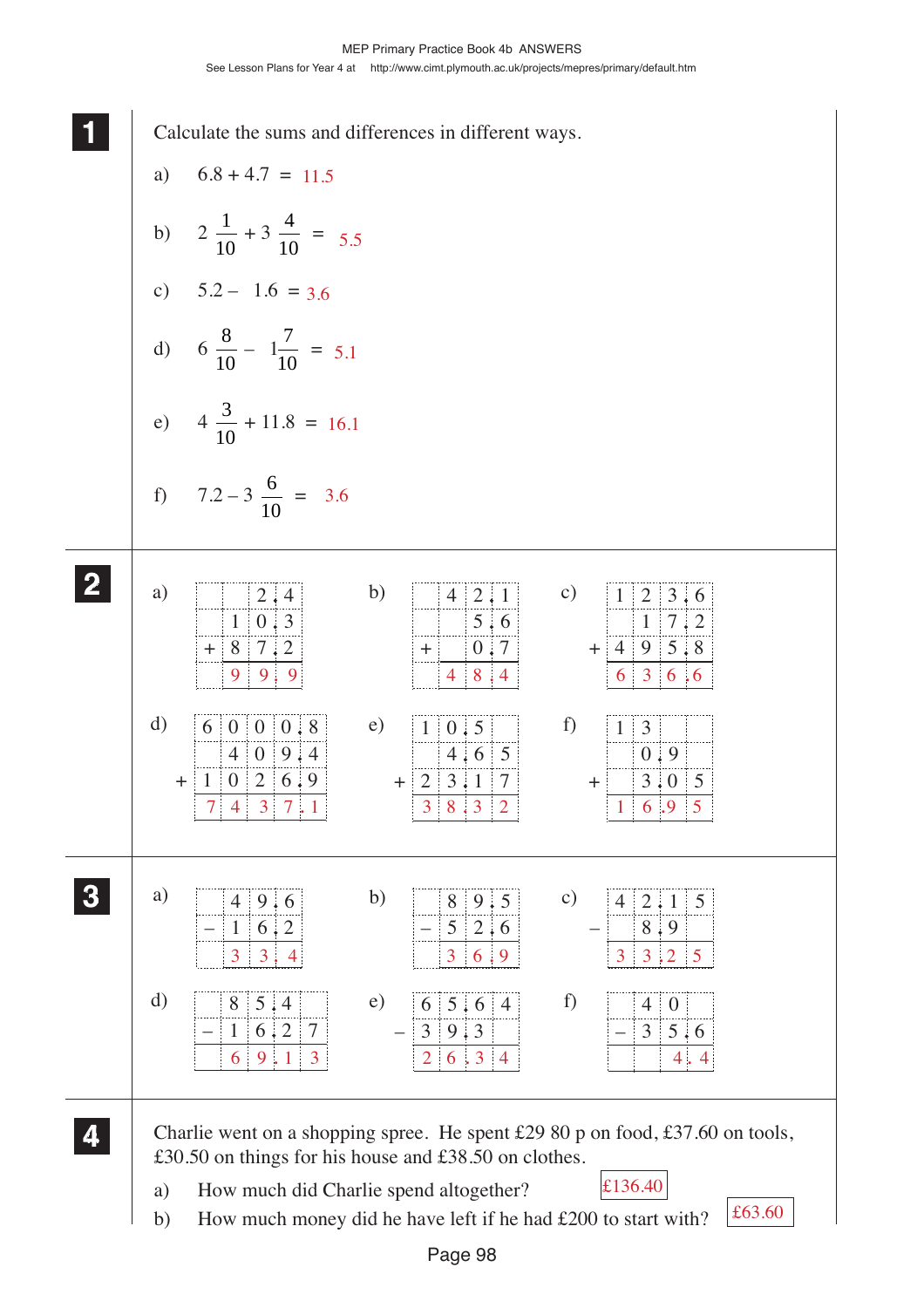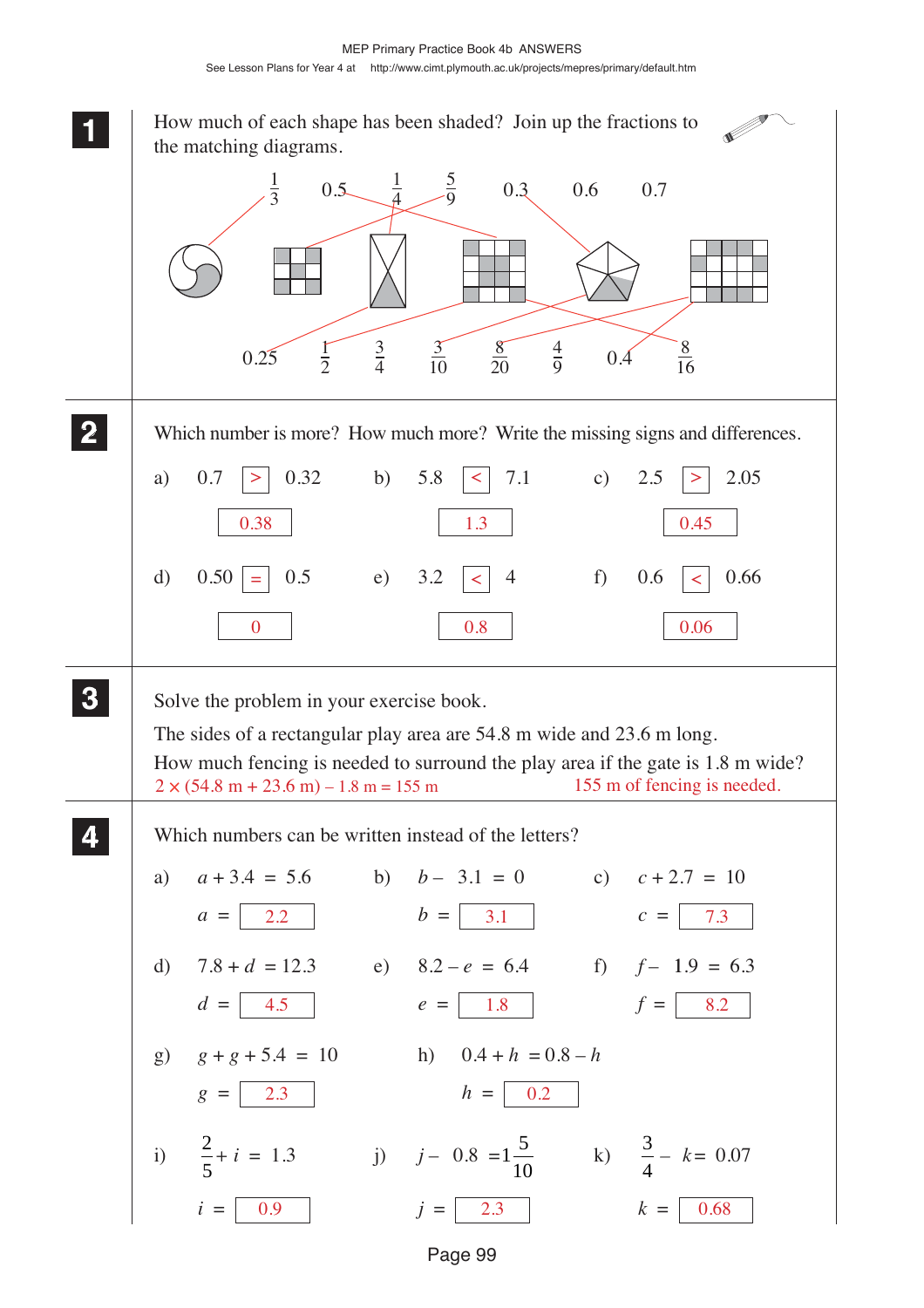See Lesson Plans for Year 4 at http://www.cimt.plymouth.ac.uk/projects/mepres/primary/default.htm



Page 100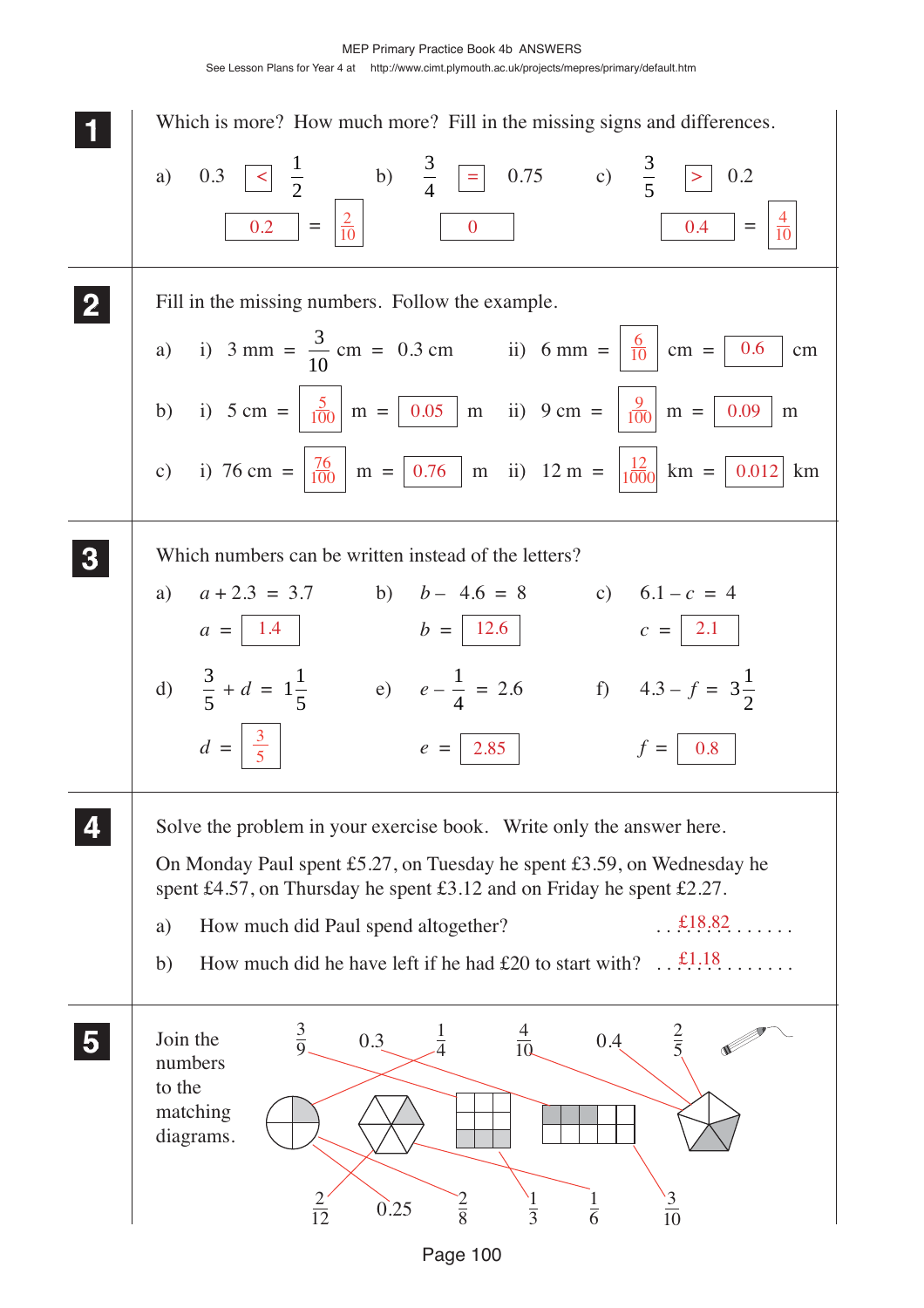| a)            |                   | Helen spent £8.40, Jane spent £3.90 and Lisa spent £5.20.<br>How much did they spend altogether?                                                                       |  |  |  |  |  |  |
|---------------|-------------------|------------------------------------------------------------------------------------------------------------------------------------------------------------------------|--|--|--|--|--|--|
|               |                   |                                                                                                                                                                        |  |  |  |  |  |  |
| b)            |                   | Frank and Barry each dug up $\frac{2}{5}$ of the vegetable plot.                                                                                                       |  |  |  |  |  |  |
|               | $\mathbf{i}$      | What part of the vegetable plot did they dig up altogether?                                                                                                            |  |  |  |  |  |  |
|               | $\mathbf{ii}$     | What part did they still have to dig?                                                                                                                                  |  |  |  |  |  |  |
|               |                   |                                                                                                                                                                        |  |  |  |  |  |  |
| $\mathbf{c})$ |                   | Polly bought 1.5 kg of apples and $\frac{5}{10}$ kg less of bananas.                                                                                                   |  |  |  |  |  |  |
|               | $\mathbf{i}$      | How many kg of bananas did she buy? $\therefore$ 1 kg                                                                                                                  |  |  |  |  |  |  |
|               | $\overline{ii}$ ) | How much fruit did she buy altogether? $.2.5 \text{ kg}$                                                                                                               |  |  |  |  |  |  |
|               |                   | Draw a diagram to help you solve the problem.<br>Kate wants to cut a 2.4 m length of ribbon into two pieces, so that one piece is<br>twice as long as the other piece. |  |  |  |  |  |  |
|               |                   | $\frac{1}{3}$<br>What will be the length of each piece.<br>2.4 <sub>m</sub>                                                                                            |  |  |  |  |  |  |
|               |                   | Answer: $\text{Short} = 80 \text{ cm} = 0.8 \text{ m}.$ $\text{Long} = 160 \text{ cm} = 1.6 \text{ m}.$                                                                |  |  |  |  |  |  |
|               |                   | Divide up the shapes into 4 congruent parts so that the sum of the numbers in                                                                                          |  |  |  |  |  |  |
|               | each part is 2.   | E.g.                                                                                                                                                                   |  |  |  |  |  |  |

 $\overline{\phantom{a}}$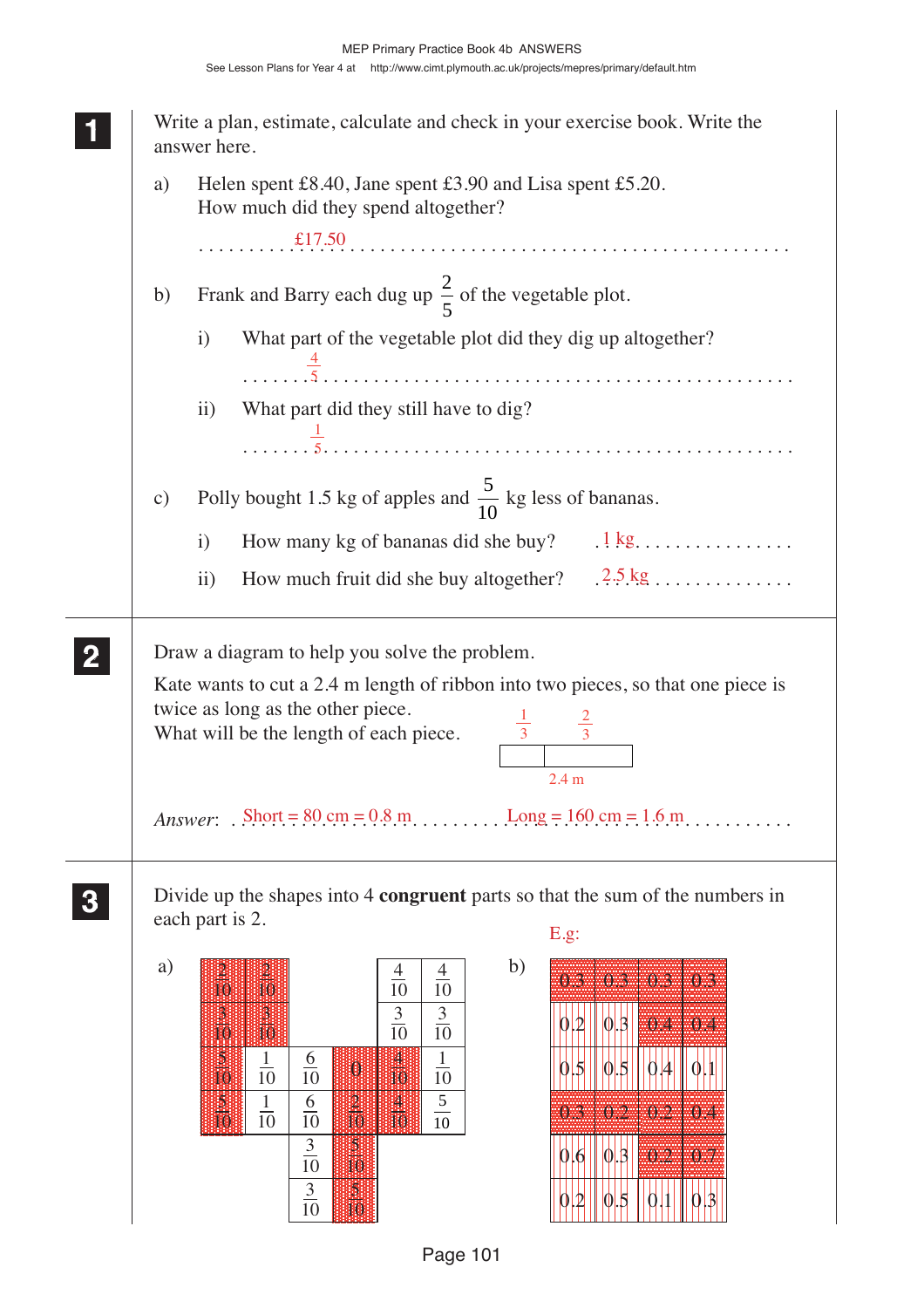$1000 \div 5 = 200$  $200 \times 4 = 800$ **1 11** Write a plan, estimate, calculate and check the result in your exercise books. Write the answer in a sentence here. a) If I were to give you £6.40, you would have £25.80. How much do you have? *Answer*: . . . . . . . . . . . . . . . . . . . . . . . . . . . . . . . . . . . . . . . . . . . . . . . . . . . . £19.40 b) After gathering another  $1\frac{2}{5}$ 5 kg of mushrooms, I have  $2\frac{1}{7}$ 5 kg of mushrooms altogether. How many kg of mushrooms did I have at first? *Answer*: . . . . . . . . . . . . . . . . . . . . . . . . . . . . . . . . . . . . . . . . . . . . . . . . . . . . c) What length is the perimeter of this rectangle? *Answer*: . . . . . . . . . . . . . . . . . . . . . . . . . . . . . . . . . 7.50 cm Solve the problems. a) Divide 20.3 kg into three parts so that the lightest part is half the weight of the middle-sized part and the middle-sized part is half the weight of the heaviest part. *Lightest part*: . . . . . . . . . . . . . . . . . 2.9 kg *Middle-sized part: Heaviest part:* . . . . . . . . . . . . . . . . . 11.6 kg b) Which is more and how much more:  $\frac{2}{3}$ 3 of 1200 litres or  $\frac{4}{5}$ 5 of 1000 litres? Write it as an inequality. Fill in the missing numbers. 2.5 cm  $1\frac{1}{4}$  cm  $+\frac{1}{4}$ 3 4 + 1  $1\frac{1}{4}$  $+\frac{3}{4}$  $+2$ <sup>3</sup> 4  $+\frac{3}{4}$  $+\frac{1}{2}$ 3  $+\frac{1}{8}$  $+1$ 2 **2 22 22 3 33 33**  $\frac{4}{5}$  kg (1.25 cm)  $\ldots$  5.8 kg  $\ldots$ *x* 2*x* 4*x*  $7x = 20.3$  kg  $x = 2.9$  kg  $2.9 \times 2 = 5.8$  $2.9 \times 4 = 11.6$  $1200 \div 3 = 400$  $\frac{2}{3}$  of 1200 litres  $=$   $\frac{4}{5}$  of 1000 litres  $\frac{400 \times 2 = 800}{400 \times 2}$ 2  $1\frac{1}{2}$ 2  $1\frac{1}{2}$ 2  $1\frac{1}{4}$ 4 7 8  $3\frac{1}{2}$ 2  $\frac{1}{10}$ 12 1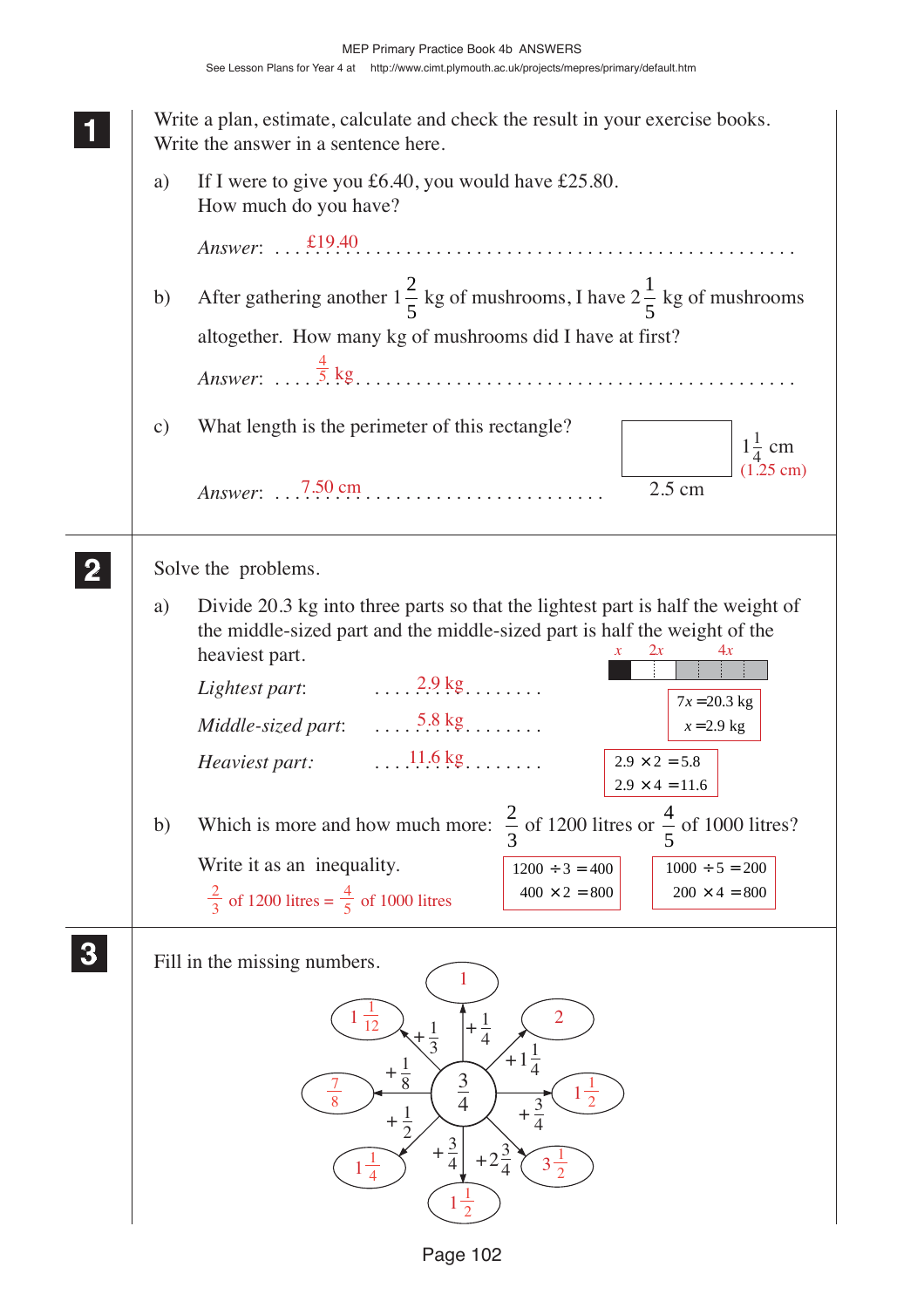**1 11** Solve the problems in your exercise book. Write the answers here. a) Sarah cut 2 m 10 cm from a 3.3 m piece of lace to trim a cushion. How much lace did she have left? *Answer*: . . . . . . . . . . . . . . . . . . . . . . . . . . . . . . . . . . . . . . . . . . . . . . . . . . . . 1 m 20 cm = 1.2 m b) Jim bought 5 litres of plant food. He used 2 litres 70 cl on his vegetables and 1.2 litres on the other plants in his garden. How much plant food did he have left? *Answer*: . . . . . . . . . . . . . . . . . . . . . . . . . . . . . . . . . . . . . . . . . . . . . . . . . . . . 1.1 litres How can the butterfly get to the flower? Calculate the length of the possible routes. Three boys are giving each other clues about their heights. How tall is each boy? Adam says, "My height is two thirds of 180 cm." Billy says, "My height is eight tenths of 160 cm." Chris says, "Three fifths of my height is  $72 \text{ cm}$ ." Work out the rule and fill in the missing numbers. **2 22 22** 7 5  $6\frac{2}{5}$  $5\frac{3}{5}$  $8\frac{4}{5}$  $4\frac{2}{5}$  $3\frac{4}{5}$ 1  $\frac{3}{5}$ 6  $\overline{5}$  $8\frac{4}{5}$ 10.3 m  $11\frac{4}{10}$  m 9.1 m 8 m 50 cm 220 cm 10 **3 33 33 4 44 44**  $A: 120 \text{ cm}$  $B: 128 \, \text{cm} \dots \dots$ 120 cm *Rule*:  $outer + inner = centre$  $5\frac{3}{5}$ 5  $7\frac{3}{5}$ 3 5 <sup>1</sup> 5  $4\frac{2}{5}$ 5  $2^{\frac{2}{5}}$ 5 0  $(or = 8\frac{4}{5})$  1. 10.3 m + 8.5 m 18.8 m 2. 10.3 m  $+9.1 m$  $2.2 m$ 21.6 m 3. 11.4 m + 2.2 m 8.5 m 22.1 m 11.4 m + 9.1 m  $\sqrt{20.5 \text{ m}}$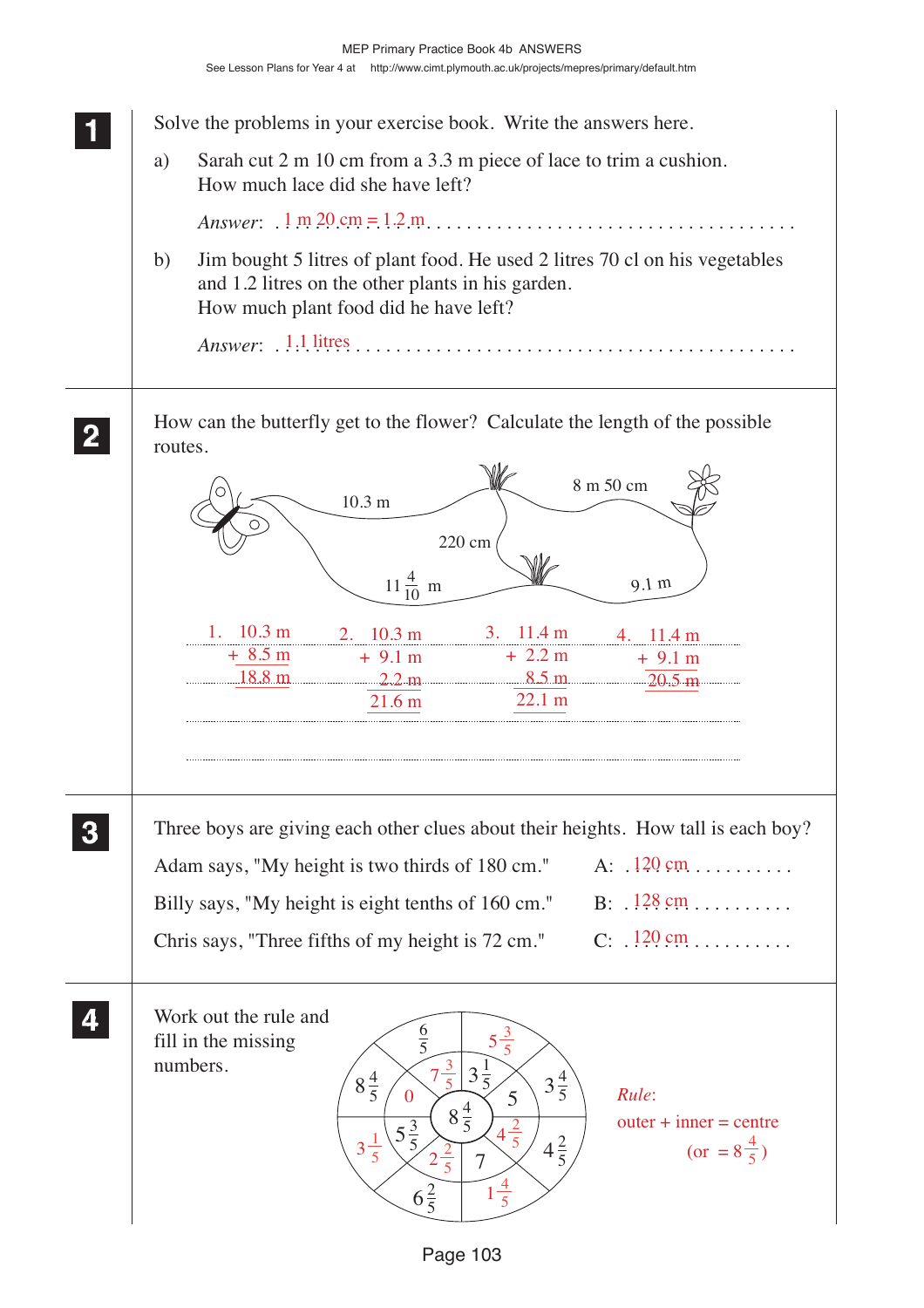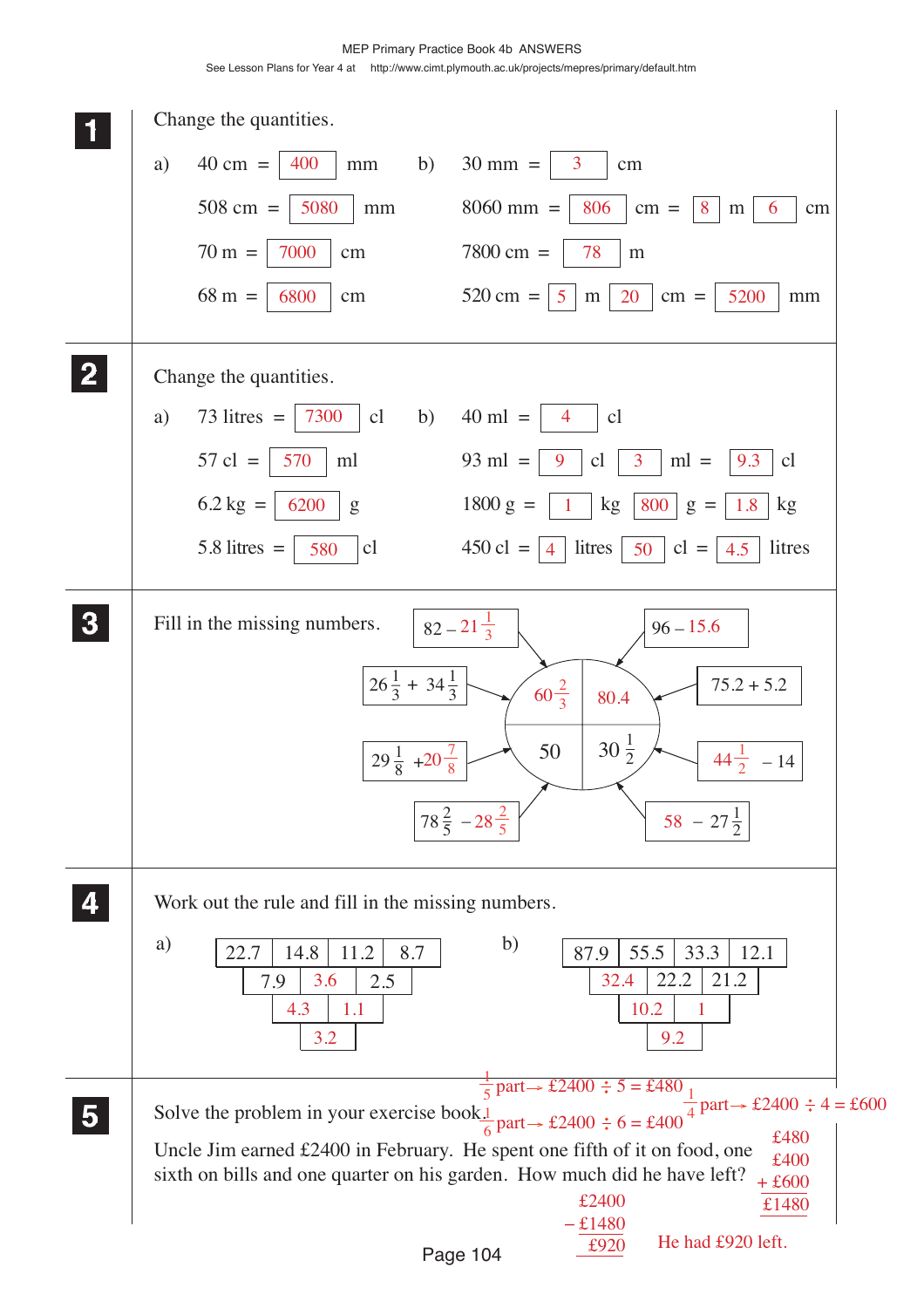**1 11 11 2 22 22** b) +  $0.75$ +  $+0.55$  $\ddot{}$  $+1.2$ + 2.28 + 1 0.8 1.45 0.25 1.5 0.5 a) + + 1  $\frac{1}{4}$ + +  $\ddot{+}$  $+ 2\frac{1}{4}$   $1$ 2 +  $1\frac{1}{2}$ 2  $+\frac{1}{4}$ 4 1 2  $2\frac{1}{4}$ 4 3  $1\frac{1}{2}$ 2 **3 33 33 4 44 44** Plan, estimate, calculate and check in your exercise book. Write the answer here. a) Alice spent £3.27, Barry spent £4.17 and Chris spent £5.82 on their meals. How much was the bill altogether? b) Dan mowed  $\frac{3}{10}$  of the grass and Erica mowed  $\frac{1}{5}$  of it. i) What fraction of the grass did they mow altogether?  $\dots$  . . . . . . . ii) What fraction of the grass still has to be cut? c) Jill bought 2.5 kg of apples and half a kg more of pears. i) How many kg of pears did she buy? ii) How much fruit did she buy altogether? Fill in the missing numbers. Which quantity is greater? Fill in the missing signs.  $a)$ 10 m  $\boxed{\lt}$  54 cm b) 0.9 kg  $\boxed{>}$  90 g c)  $\frac{1}{\epsilon}$ 6  $\langle$  54 cm b) 0.9 kg  $| > | 90 g$  c)  $\frac{1}{2}$  hour  $| < | 30$  min d) £150 20 p = £150.2 e) 5  $\frac{7}{10}$ 100  $\vert$  =  $\vert$  £150.2 e) 5  $\frac{1}{100}$  litres  $\vert$  <  $\vert$  5 litres 700 ml f)  $4\frac{1}{2}$ 2 weeks |> | 29 days g) 84.3 cm | = | 843 mm | < | 8.43 m Draw a digram to help you solve the problem. Jack wants to cut a 1.2 m length of wood into two pieces so that one piece is three times as long as the other piece. What will be the length of each piece? Give your answer in cm  $3 \times 30$ cm = 90 cm *Answer*: . . . . . . . . . . . . . . . . . . . . . . . . . . . . . . . . . . . . . . . . . . . . . . . . . . . . . . . . Short piece = 30 cm; long piece = 90 cm £13.26 1 2 1 2  $3$  kg  $\ldots$  $5.5 \text{ kg}$ 1 4 3 4  $1.2 m = 120 cm$  $120 \text{ cm} \div 4 = 30 \text{ cm}$  $2\frac{3}{4}$ 4  $1\frac{3}{4}$ 4  $2\frac{1}{2}$ 2 2 1 3 4 1 3 4 1.45  $(1.25)$ 1  $\overline{1.2}$  | +  $\sqrt{1.25}$ 0.25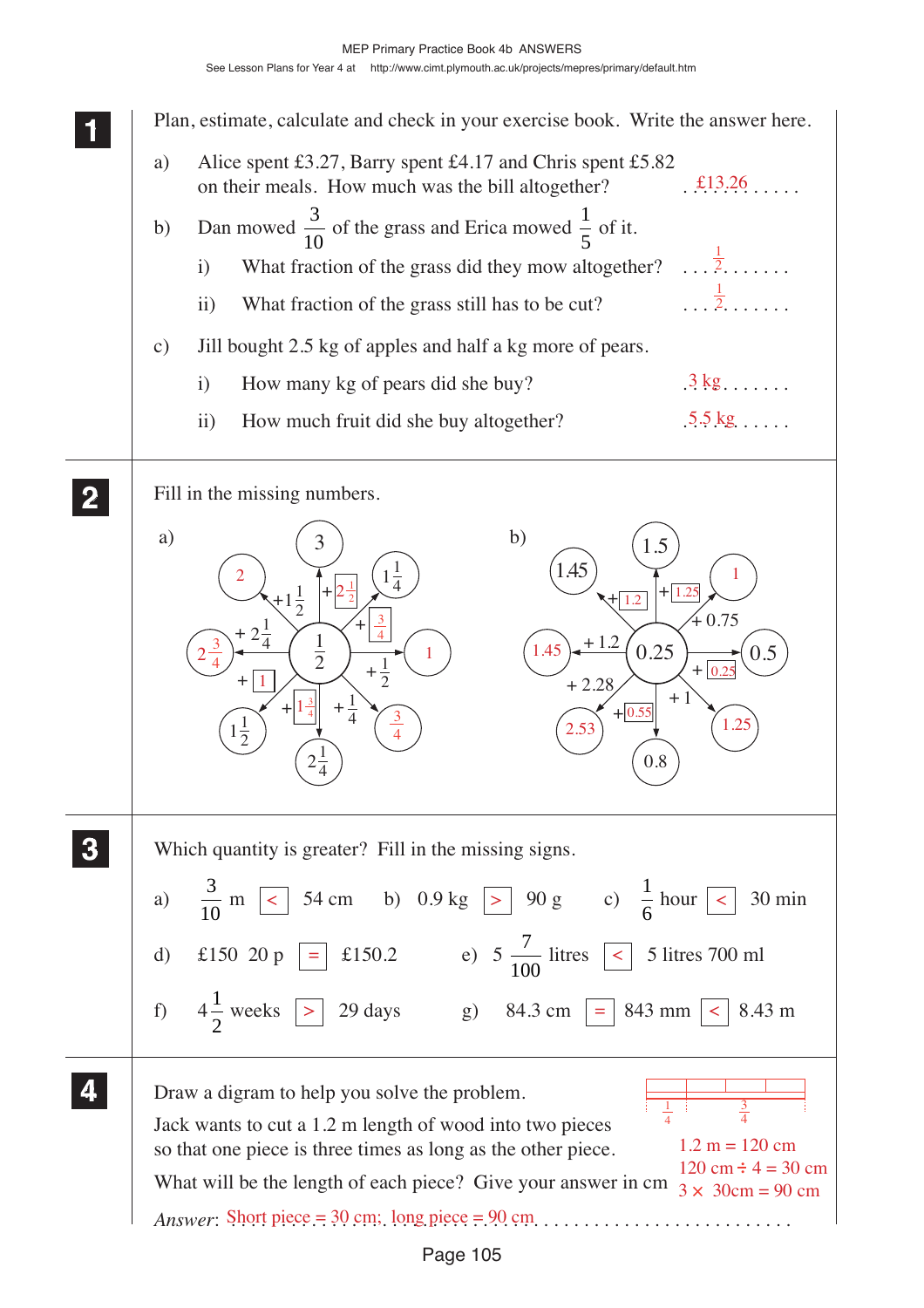| $\mathbf{b}$<br>a)<br>$\mathbf{c})$<br>$A = 2 \times 4 + 7 \times 4$<br>$A = 7 \times 5$<br>$= 36$<br>$A = 15$<br>$= 35$<br>$P = 24$<br>$P = 30$<br>$P = 20$                                                                                                                                                                                                                                                                                                                                                                                                                                                                                                                                                                               |
|--------------------------------------------------------------------------------------------------------------------------------------------------------------------------------------------------------------------------------------------------------------------------------------------------------------------------------------------------------------------------------------------------------------------------------------------------------------------------------------------------------------------------------------------------------------------------------------------------------------------------------------------------------------------------------------------------------------------------------------------|
| The sides of a triangular lake are 2400 m, 1350 m and<br>2130 m<br>2130 m long. What is the length of its perimeter?<br>2400 m<br><i>Plan:</i> $2400 \text{ m} + 1350 \text{ m} + 2130 \text{ m}$<br>$1350 \text{ m}$<br>Answer: $.5880 \text{ m}$                                                                                                                                                                                                                                                                                                                                                                                                                                                                                         |
| Wite a plan, estimate, calculate and write the answer.<br>A practice book is 29.7 cm long and 20.8 cm wide.<br>a)<br>How long is its perimeter?<br>$5\vert 0.5$<br>$2 \mid 9 \; .7 \mid$<br>C:<br>$2 \ 0 \ . 8$<br>$\vert$ $\times$ $\vert$<br>$1 \quad 0 \quad 1 \quad 0$<br>$5\quad0\ 5$<br>$E: (30 + 21)$ cm $\times$ 2 = 51 cm $\times$ 2 $\approx$ 102 cm<br>Answer: $101 \text{ cm}$<br>George's room is four and two fifths metres long and three and a half metres<br>b)<br>wide. How long is its perimeter?<br><i>Plan:</i> $(4\frac{2}{5} + 3\frac{5}{10}) \times 2$<br>. <b>.</b> .<br>4.4 m<br>7.9<br>C:<br>$+3.5 \text{ m}$<br>$\times$ 2<br>$E:$ $(4 + 4)$ m $\times$ 2 = 8 m $\times$ 2 = 16 m<br>$15.8 \text{ m}$<br>7.9 m |
| Calculate the area and the perimeter of this rectangle.<br>D<br>$P = .2 \times (0.9 + 2.4)$ cm = 2 × 3.3 cm = 6.6 cm<br>$0.9 \text{ cm}$<br>2.4 cm<br>B<br>A                                                                                                                                                                                                                                                                                                                                                                                                                                                                                                                                                                               |
| How can the fishing lake be enlarged to twice its<br>area without moving the 4 oak trees?<br>The lake can be expanded out.                                                                                                                                                                                                                                                                                                                                                                                                                                                                                                                                                                                                                 |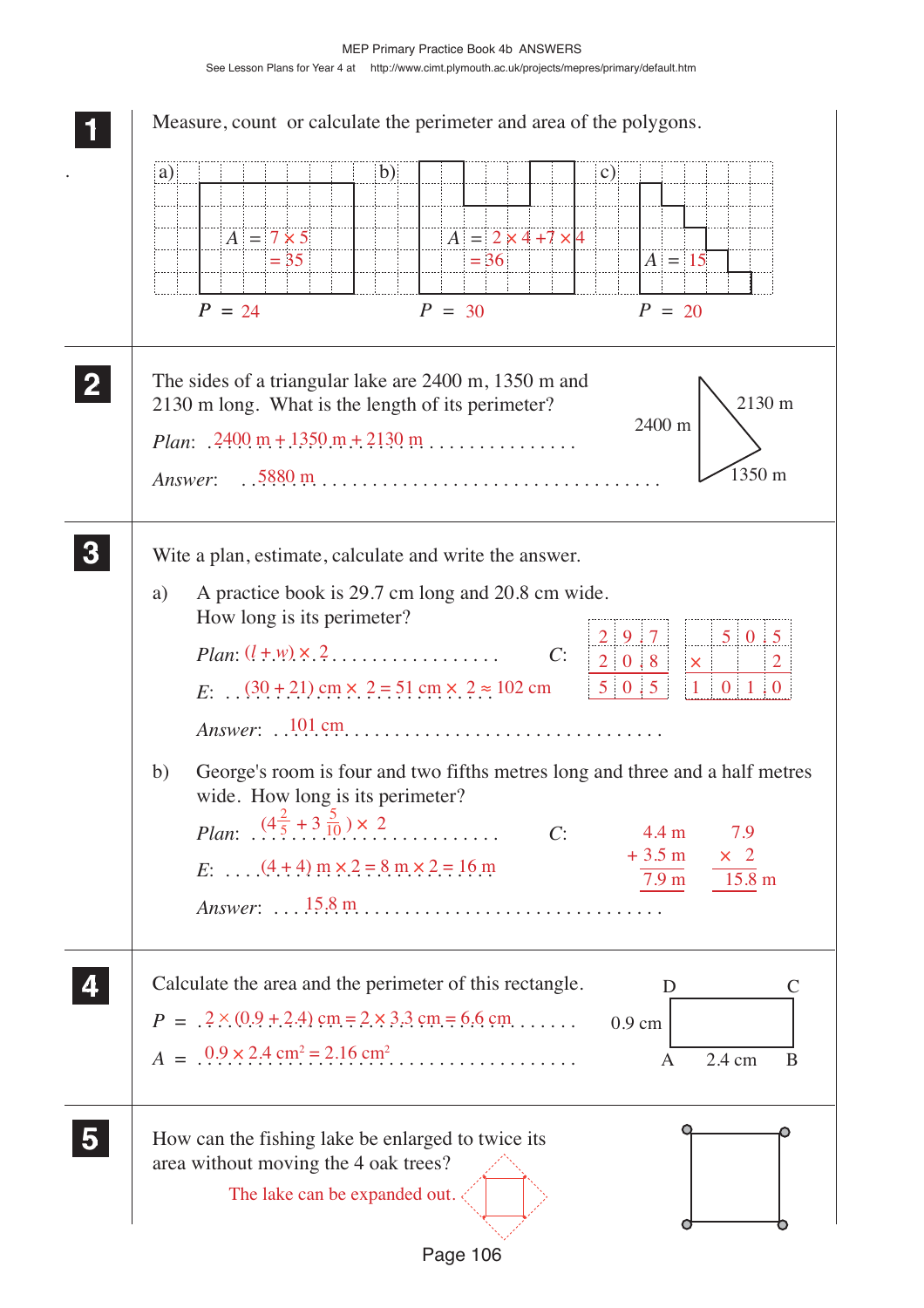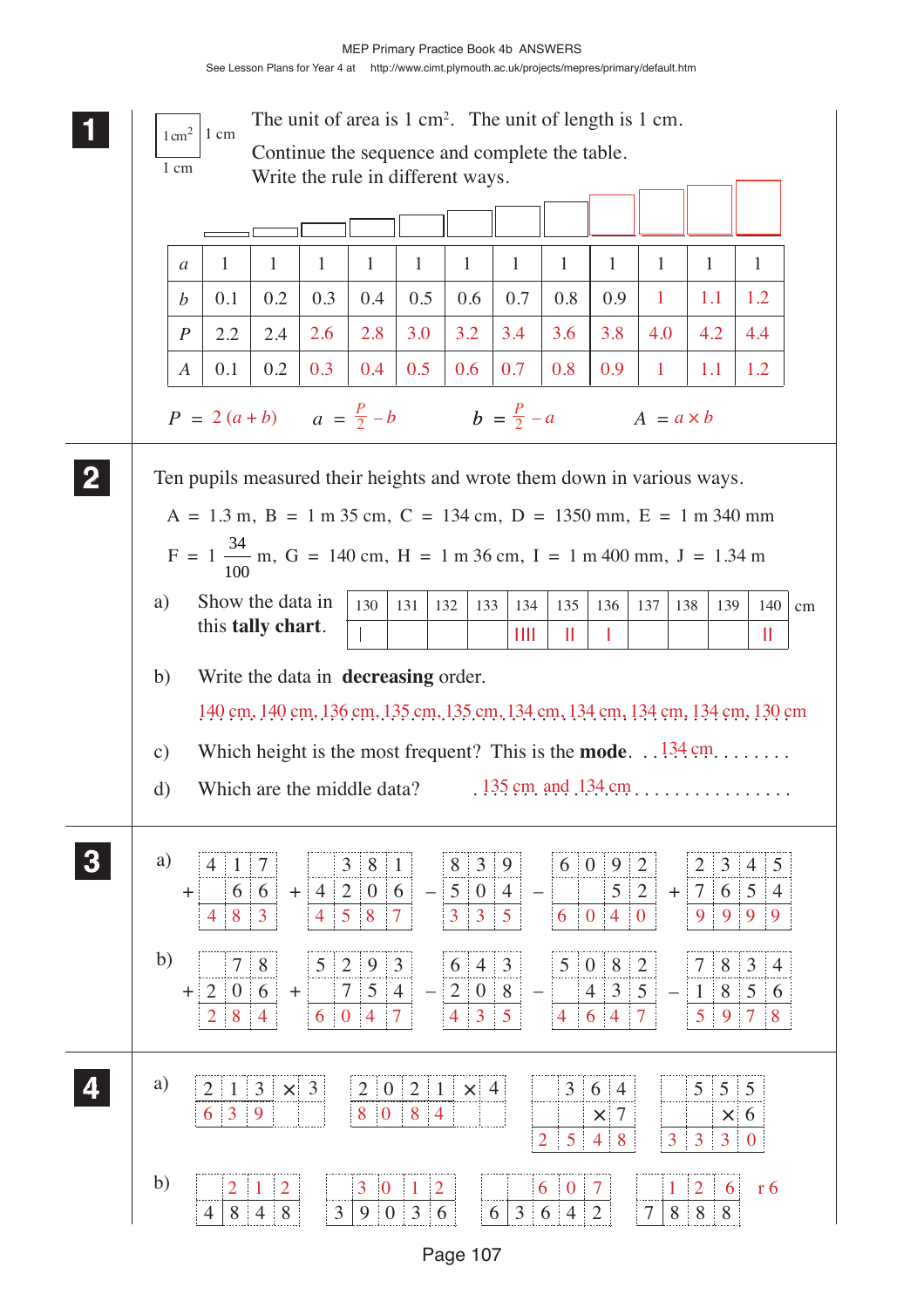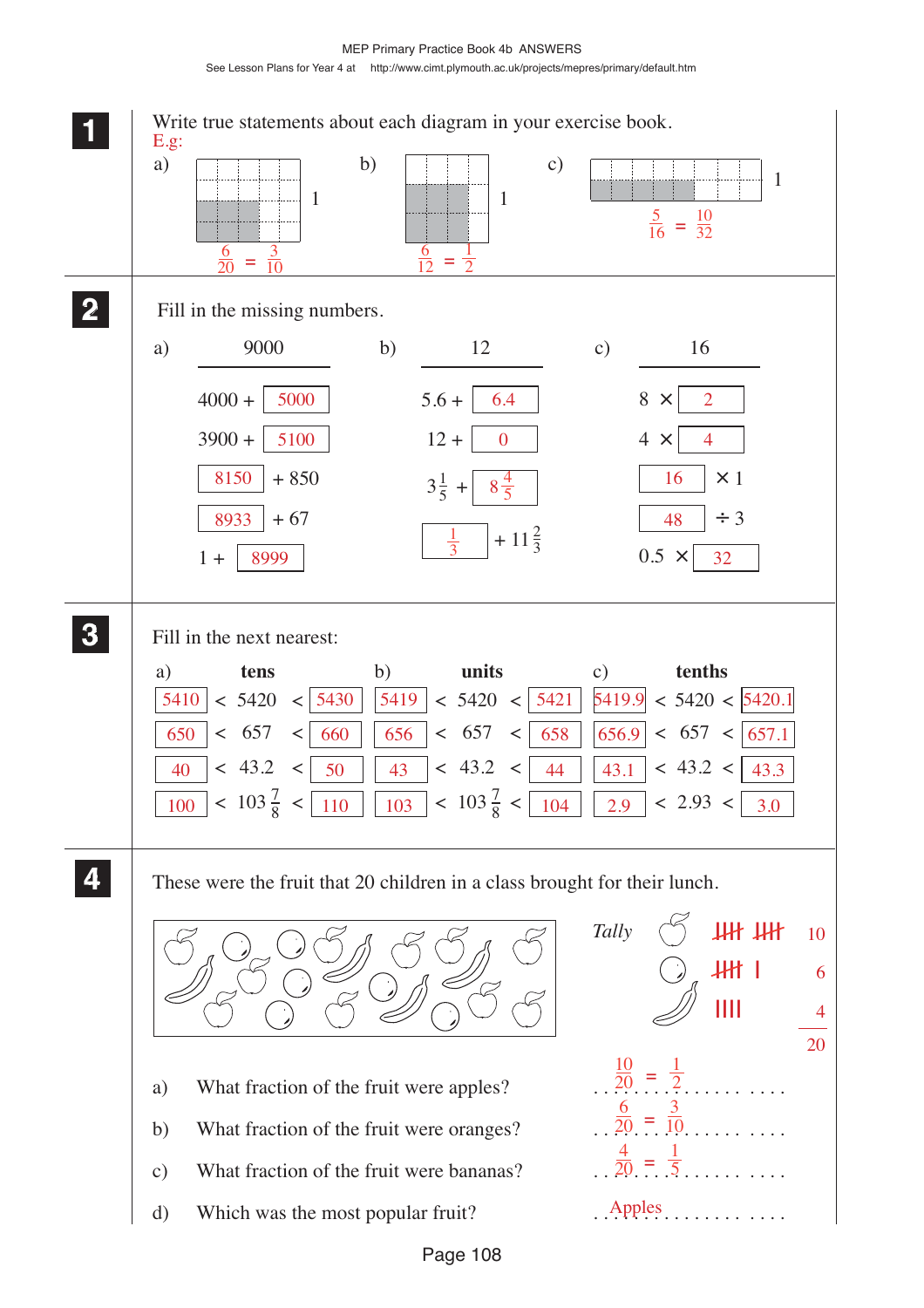